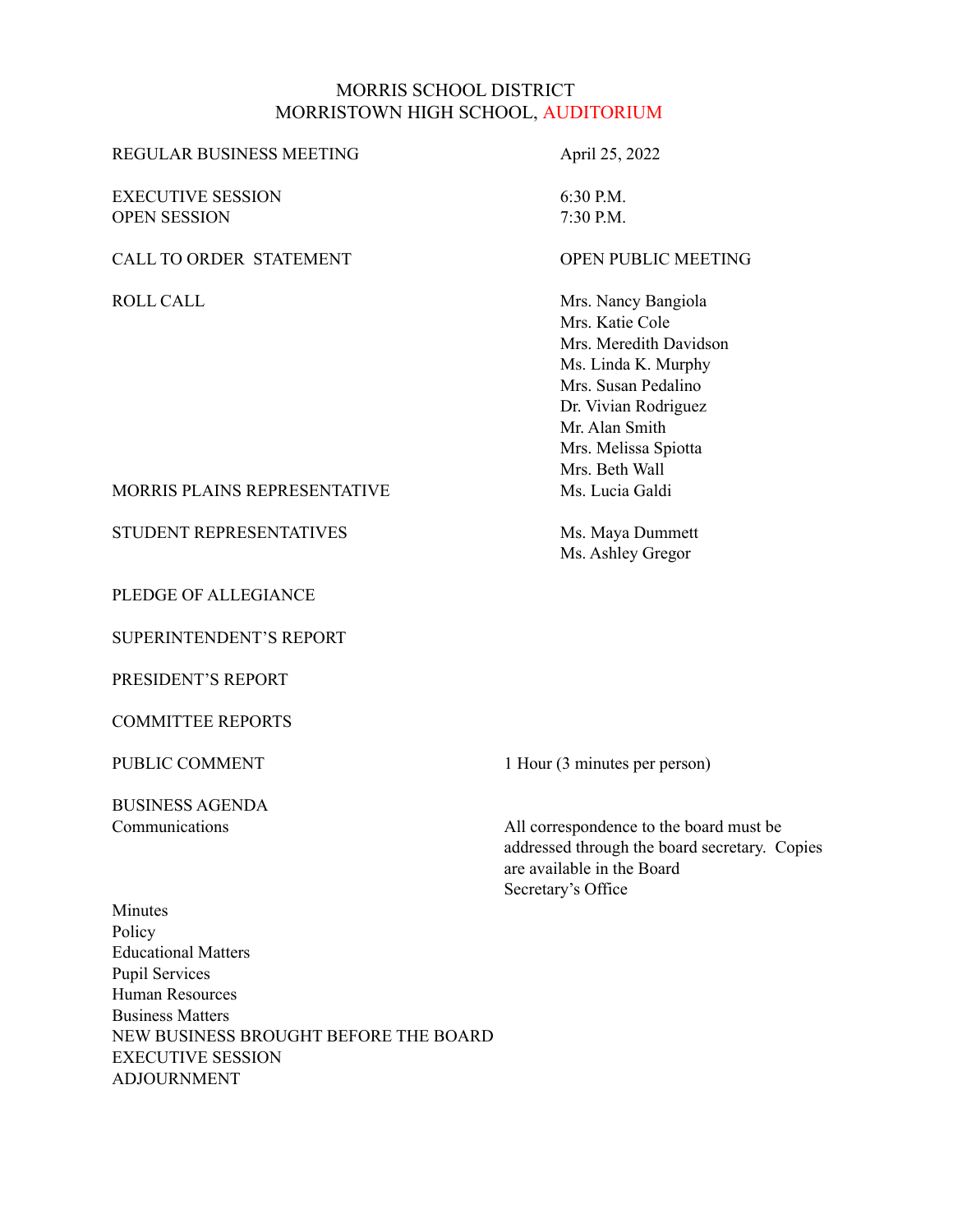#### *EXECUTIVE SESSION*

Motion #1 AUTHORIZING EXECUTIVE SESSION

WHEREAS, while the Sen. Byron M. Baer Open Public Meetings Act (N.J.S.A. 10:4-6 et seq.) requires all meetings of the Morris School District Board of Education to be held in public, N.J.S.A. 10:4-12(b) sets forth nine (9) types of matters that may lawfully be discussed in "Executive Session," without the public being permitted to attend, and

WHEREAS, the Board has determined that three (3) issues are permitted by N.J.S.A. 10:4-12(b) to be discussed without the public in attendance and shall be discussed during an Executive Session to be held on April 25, 2022 at 6:30 P.M, and

WHEREAS, the nine (9) exceptions to open public meetings set forth in N.J.S.A. 10:4-12(b) are listed below, and next to each exception is a box which will be marked when the issues to be privately discussed fall within that exception, and after each exception is a space where additional information that will disclose as much information about the discussion as possible without undermining the purpose of the exception shall be written:

 $\boxtimes$  "(1) Any matter which, by express provision of Federal law, State statute or rule of court shall be rendered confidential or excluded from public discussion." The nature of the matter, described as specifically as possible without undermining the need for confidentiality are: Student Matters

 $\Box$  "(2) Any matter in which the release of information would impair a right to receive funds from the federal government." The nature of the matter, described as specifically as possible without undermining the need for confidentiality is:

 $\Box$  "(3) Any material the disclosure of which constitutes an unwarranted invasion of individual privacy such as any records, data, reports, recommendations, or other personal material of any educational, training, social service, medical, health, custodial, child protection, rehabilitation, legal defense, welfare, housing, relocation, insurance and similar program or institution operated by a public body pertaining to any specific individual admitted to or served by such institution or program, including but not limited to information relative to the individual's personal and family circumstances, and any material pertaining to admission, discharge, treatment, progress or condition of any individual, unless the individual concerned (or, in the case of a minor or incompetent, his guardian) shall request in writing that the same be disclosed publicly." The nature of the matter, described as specifically as possible without undermining the need for confidentiality is:

 $\boxtimes$  "(4) Any collective bargaining agreement, or the terms and conditions of which are proposed for inclusion in any collective bargaining agreement, including the negotiation of terms and conditions with employees or representatives of employees of the public body." The collective bargaining contract(s) discussed are between (1) the Board and the Morris School District Administrators Association.

 $\Box$  "(5) Any matter involving the purchase lease or acquisition of real property with public funds, the setting of bank rates or investment of public funds where it could adversely affect the public interest if discussion of such matters were disclosed." The nature of the matter, described as specifically as possible without undermining the need for confidentiality is: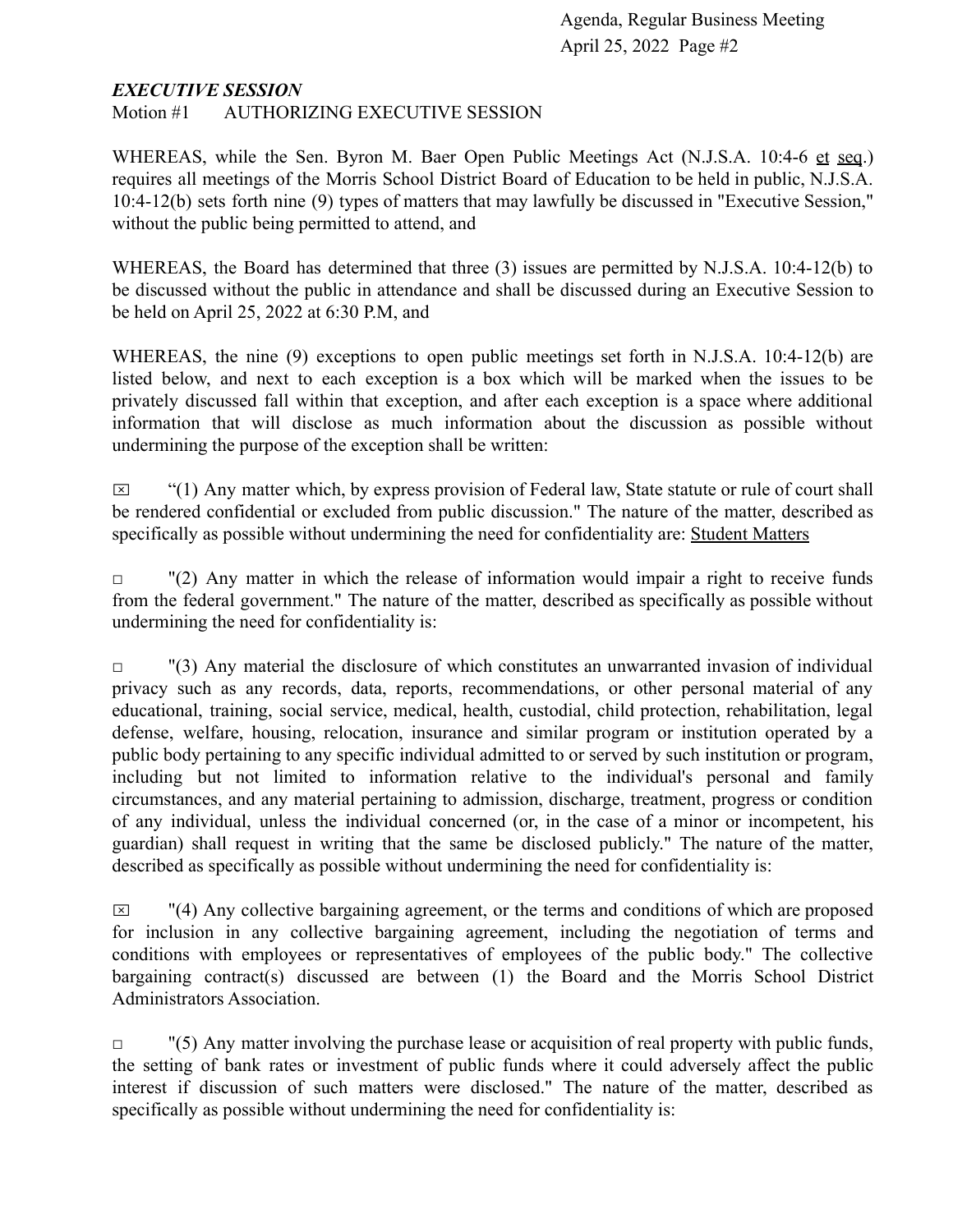$\Box$  "(6) Any tactics and techniques utilized in protecting the safety and property of the public provided that their disclosure could impair such protection. Any investigations of violations or possible violations of the law." The nature of the matter, described as specifically as possible without undermining the need for confidentiality is:

 $\Box$  "(7) Any pending or anticipated litigation or contract negotiation in which the public body is or may become a party. Any matters falling within the attorney-client privilege, to the extent that confidentiality is required in order for the attorney to exercise his ethical duties as a lawyer." The parties to and docket numbers of each item of litigation and/or the parties to each contract discussed are and the nature of the discussion, described as specifically as possible without undermining the need for confidentiality is:

 $\boxtimes$  "(8) Any matter involving the employment, appointment, termination of employment, terms and conditions of employment, evaluation of the performance, promotion or disciplining of any specific prospective public officer or employee or current public officer or employee employed or appointed by the public body, unless all individual employees or appointees whose rights could be adversely affected request in writing that such matter or matters be discussed at a public meeting." Subject to the balancing of the public's interest and the employee's privacy rights under South Jersey Publishing Co. v. New Jersey Expressway Authority, 124 N.J. 478 (1991), the employee(s) and nature of the discussion, described as specifically as possible without undermining the need for confidentiality are:

 $\Box$  "(9) Any deliberation of a public body occurring after a public hearing that may result in the imposition of a specific civil penalty upon the responding party or the suspension or loss of a license or permit belonging to the responding party as a result of an act of omission for which the responding party bears responsibility." The nature of the matter, described as specifically as possible without undermining the need for confidentiality is:

WHEREAS, the length of the Executive Session is estimated to be sixty (60) minutes after which the public meeting of the Board shall (select one)  $\Box$  reconvene and immediately adjourn or  $\Box$  reconvene and proceed with business where formal action will be taken.

NOW, THEREFORE, BE IT RESOLVED that the Morris School District Board of Education will go into Executive Session for only the above stated reasons; and

BE IT FURTHER RESOLVED that the Board hereby declares that its discussion of the aforementioned subject(s) will be made public at a time when the public's interest in disclosure is greater than any privacy or governmental interest being protected from disclosure.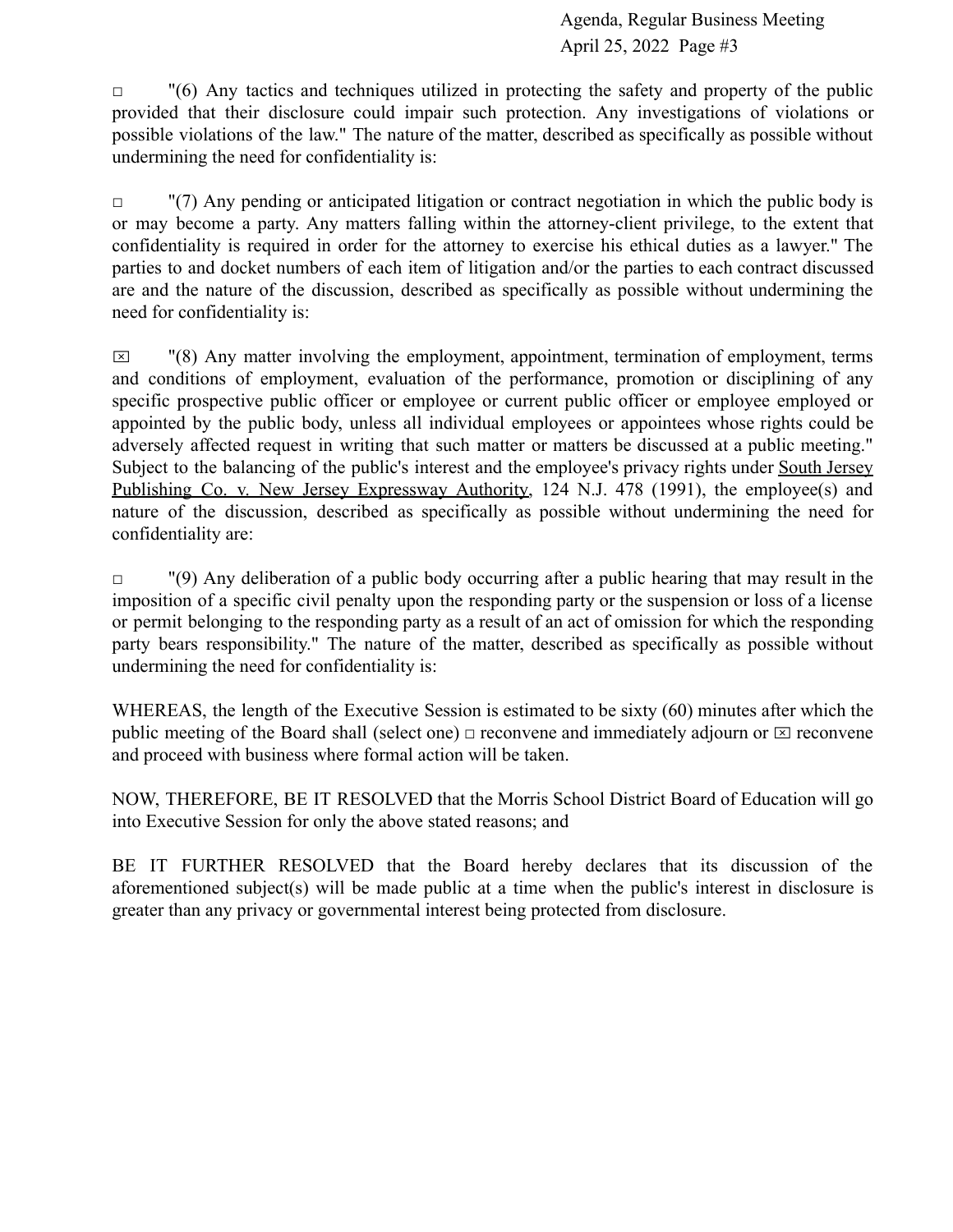#### *DISTRICT* **MINUTES**

Motion #1 that upon the recommendation of the Interim Superintendent, the Board of Education, approve executive session minutes from the regular business meeting of:

March 21, 2022

Motion #2 that upon the recommendation of the Interim Superintendent, the Board of Education, approve minutes from the regular business meeting of:

March 21, 2022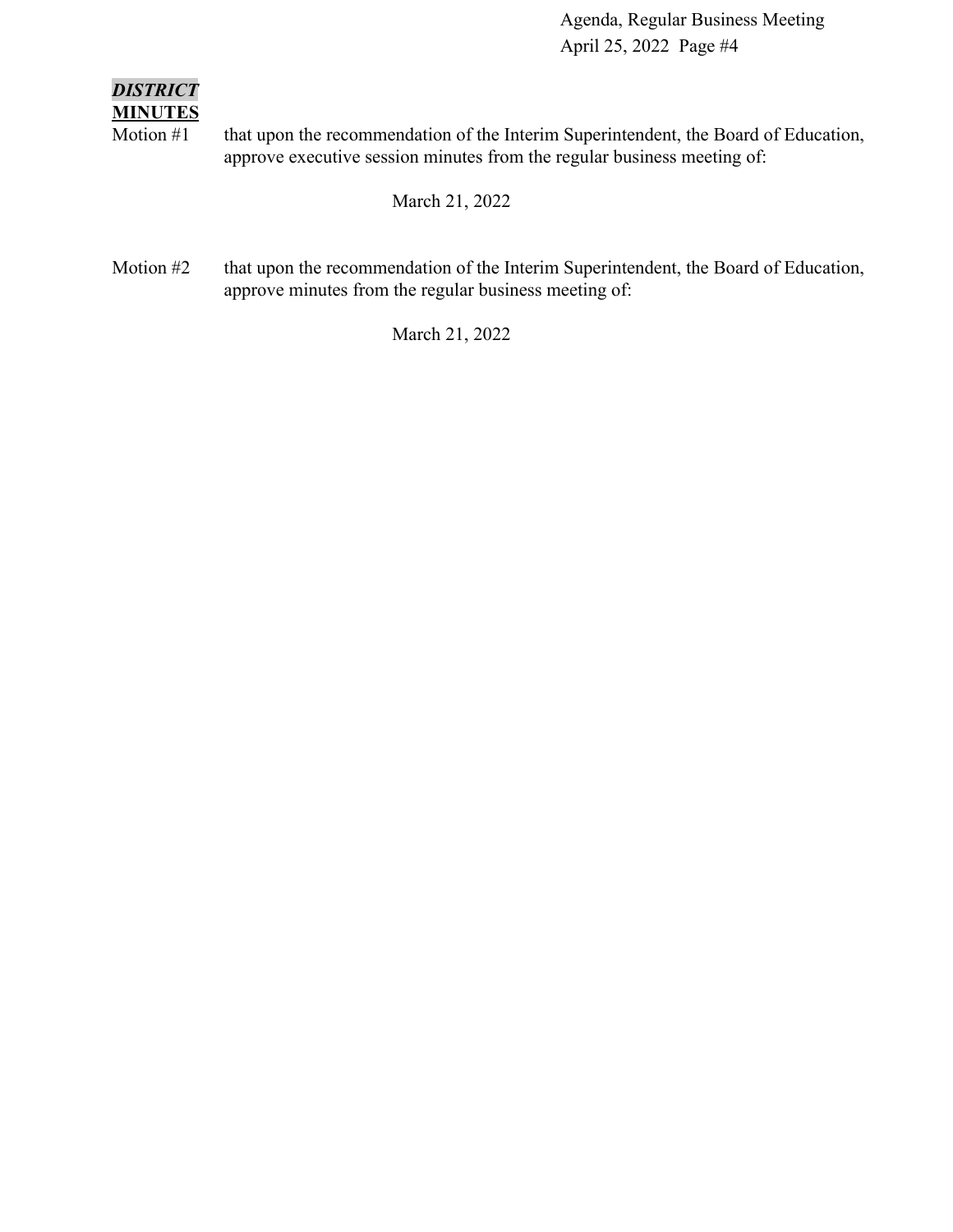#### **POLICY** *DISTRICT FIRST READING*

Motion #1 that upon the recommendation of the Interim Superintendent, the Board of Education approve for first reading the following new/revised bylaws/policies/regulations:

> [2415.05 Student surveys, analysis, evaluations, examinations, testing or treatment](https://docs.google.com/document/d/137gn3lVGXJeBsykUxIKXI6Z0CvRW0qoO/edit?usp=sharing&ouid=116999334560462810204&rtpof=true&sd=true) [2421 Career and Technical Education](https://drive.google.com/file/d/10QZY2hlljX5P96LrBwVkmtP5UmS3uGeO/view?usp=sharing) [2431.4 Prevention and treatment of sports-related concussions and head injuries](https://docs.google.com/document/d/1hnAutvBWPFqH3BDfYrmtHGgwxqp0C5ID/edit?usp=sharing&ouid=116999334560462810204&rtpof=true&sd=true) [2431.8 Varsity Letters for Interscholastic Extracurricular Activities](https://drive.google.com/file/d/1nLnHppj7X_5WbBiR6dkekrthXKXkYG97/view?usp=sharing) [2451 Adult High School](https://docs.google.com/document/d/1w1RHZjosXzmTC3wl9Ny76GPcIqKpG9iy/edit?usp=sharing&ouid=116999334560462810204&rtpof=true&sd=true) [2270 Religion in Schools](https://drive.google.com/file/d/1EF4w2YPIM6u8ExnK-Vn80b14zpDd4M7k/view?usp=sharing) [5111 Eligibility of Resident/NonResident Pupils](https://drive.google.com/file/d/11489mlO9FSx8TGTrJd5_eMjcIpKe1xCl/view?usp=sharing) [5337 Service Animals](https://drive.google.com/file/d/1icbbOS2TnCg0NAg_aCOTRAz0HvM_t9CH/view?usp=sharing) [5339 Screening for Dyslexia](https://drive.google.com/file/d/1BZRuF2yhDC3rm8iO96SHbUqYTIlkWOUb/view?usp=sharing) [5350 Student Suicide Prevention and Promotion of Mental Health](https://docs.google.com/document/d/1aIW0DOF_7SICrgv41iWgagS0O1lumj-n/edit?usp=sharing&ouid=116999334560462810204&rtpof=true&sd=true) [5460 High School Graduation](https://drive.google.com/file/d/1CC8jARyFXTJT8hAQajYNohcTAyasl9k2/view?usp=sharing) [5516.1 Student Tracking Devices](https://drive.google.com/file/d/1kuD49RSaBi1M8CcXWWQsSneXYjaZjoAY/view?usp=sharing) [5517 School District Issued Student Identification Cards](https://drive.google.com/file/d/1DjLtssvVAVP46H7cGf4JcfmbKdAFhIvD/view?usp=sharing) [5541 Anti-hazing](https://drive.google.com/file/d/1mRNrU5tuqzqgTLTxqgN7OkWPNjXB_mRN/view?usp=sharing) [5601 School Clearance Following a Crisis Situation](https://drive.google.com/file/d/1ess1zh0K_P_TRDTbYPzBAP1JEWchgRnX/view?usp=sharing) [5610 Suspension](https://drive.google.com/file/d/1nGebrIJm3X_GQKDAf_sAz6m9zKvCFJsv/view?usp=sharing) [5620 Expulsion](https://drive.google.com/file/d/17dEGZqBq3QNiKyPQluebZgD8O9cDrI2b/view?usp=sharing) [5514 Student Use of Vehicles on School Grounds](https://drive.google.com/file/d/1rzB1nDh4nowsY5bU4lTg55MXntXj7rDu/view?usp=sharing) [6360 Political Contributions](https://drive.google.com/file/d/15TyRUSWqTc8oyxGFTj3z9dGmMMTYFhKU/view?usp=sharing) [6440 Cooperative Purchasing](https://drive.google.com/file/d/1CePq51sKdQblPniv6qFnurbLKkJEWp0t/view?usp=sharing) [6470.01 Electronic Funds Transfer and Claimant Certification](https://drive.google.com/file/d/1b2pWaslzty9-rT7k8GkVrBYqo24WDAvD/view?usp=sharing) [7100 Long-Range Facilities Planning](https://drive.google.com/file/d/1ikgOYg87ObPrVGn9cQ13v2Kg4Mf2QxNj/view?usp=sharing) [7101 Educational Adequacy of Capital Projects](https://drive.google.com/file/d/1p_tavn4i-MaTwNGGNC-dfLHK8mgotMhF/view?usp=sharing) [7102 Site Selection and Acquisition](https://drive.google.com/file/d/1kZG7PSGSYC-z4a3sbKwd6byiQIZa4_MS/view?usp=sharing) [7130 School Closing](https://drive.google.com/file/d/1qpcD3ILVzGn9oZBbZsiHBeK7WDkVDWe6/view?usp=sharing) [7243 Supervision of Construction](https://drive.google.com/file/d/1l1P9LrREjQUhfaxCzPTmlEbStDh9Gep8/view?usp=sharing) [7300 Disposition of Property](https://drive.google.com/file/d/1t74jkrjbaenV31PpBPu5azqCOhlUZj__/view?usp=sharing) [7425 Lead Testing of Water in School](https://drive.google.com/file/d/1y7fK_I41bJ-wfXW3xM0mXMt53559naXZ/view?usp=sharing) [7432 Eye Protection](https://drive.google.com/file/d/1sr17OBd90kJxXKeLV_5igzveIaXJL0Fi/view?usp=sharing) [7440 School District Security](https://drive.google.com/file/d/1BEiqbDTmTiJOVPfFapOgecPPEYevscJX/view?usp=sharing)

[7450 Property Inventory](https://drive.google.com/file/d/1tTPpeVJvNFQAgOce3VsBwnbvioW77dRg/view?usp=sharing)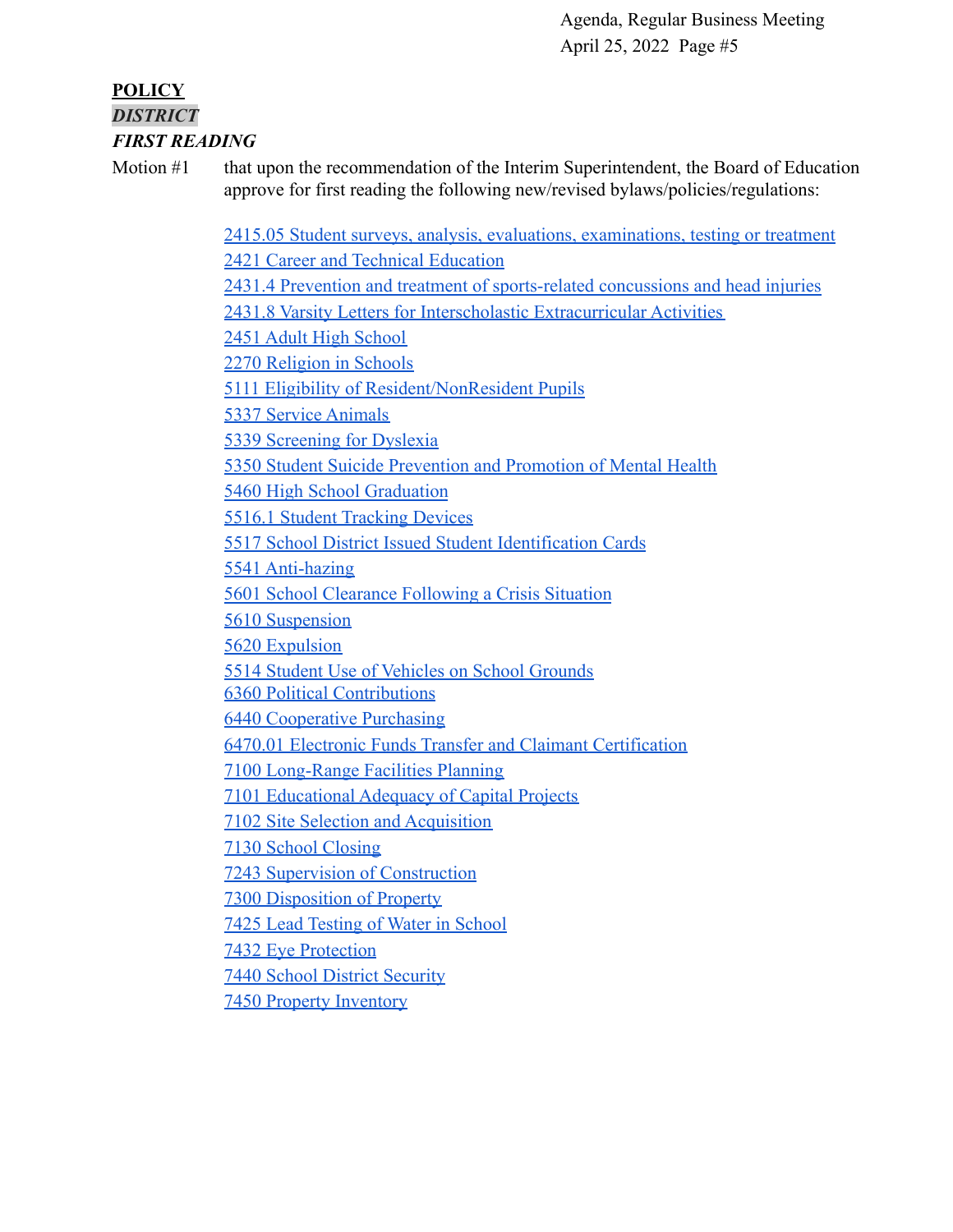# *DISTRICT SECOND READING*

Motion #2 that upon the recommendation of the Interim Superintendent, the Board of Education approve for second reading the following new/revised bylaws/policies/regulations:

> [2431 Athletic Competition](https://drive.google.com/file/d/1LmOawvT-oRI4H_1IKEaBG97W3ykBFQuA/view?usp=sharing) [2430 Extra-Curricular Activities](https://drive.google.com/file/d/13HJ7AHkN9EqYbHJa7gwzJQLY1GN56-2e/view?usp=sharing)

# *DISTRICT*

#### *COMPREHENSIVE EQUITY PLAN*

Motion #3 that upon the recommendation of the Interim Superintendent, the Board of Education Approve the submission of the [Comprehensive Equity](https://drive.google.com/file/d/1sIFjTrk90C5X_6Z1v__A3T2vN7mjj2c9/view?usp=sharing) Plan for the 2022-2023, 2023-2024 and 2024-2025 school year(s) as on file with the Business Office.

# *DISTRICT*

#### *SCHOOL CALENDAR 2021-2022 - PULLED*

Motion  $#4$  that upon the recommendation of the Interim Superintendent, the Board of Education approve the revisions to the School Calendar for the 2021-2022 school year:

2021-2022 School Calendar - Revised

# *OFFICE STAFF CALENDAR 2021-2022 - PULLED*

Motion  $# 5$   $\rightarrow$  that upon the recommendation of the Interim Superintendent, the Board of Education approve the revisions to the Office Staff Calendar for the 2021-2022 school year:

2021-2022 Office Staff Calendar - Revised

# *MAINTENANCE & CUSTODIAL STAFF CALENDAR 2021-2022 - PULLED*

Motion  $# 6$  that upon the recommendation of the Interim Superintendent, the Board of Education approve the revisions to the Office Staff Calendar for the 2021-2022 school year:

2021-2022 Maintenance and Custodial Calendar - Revised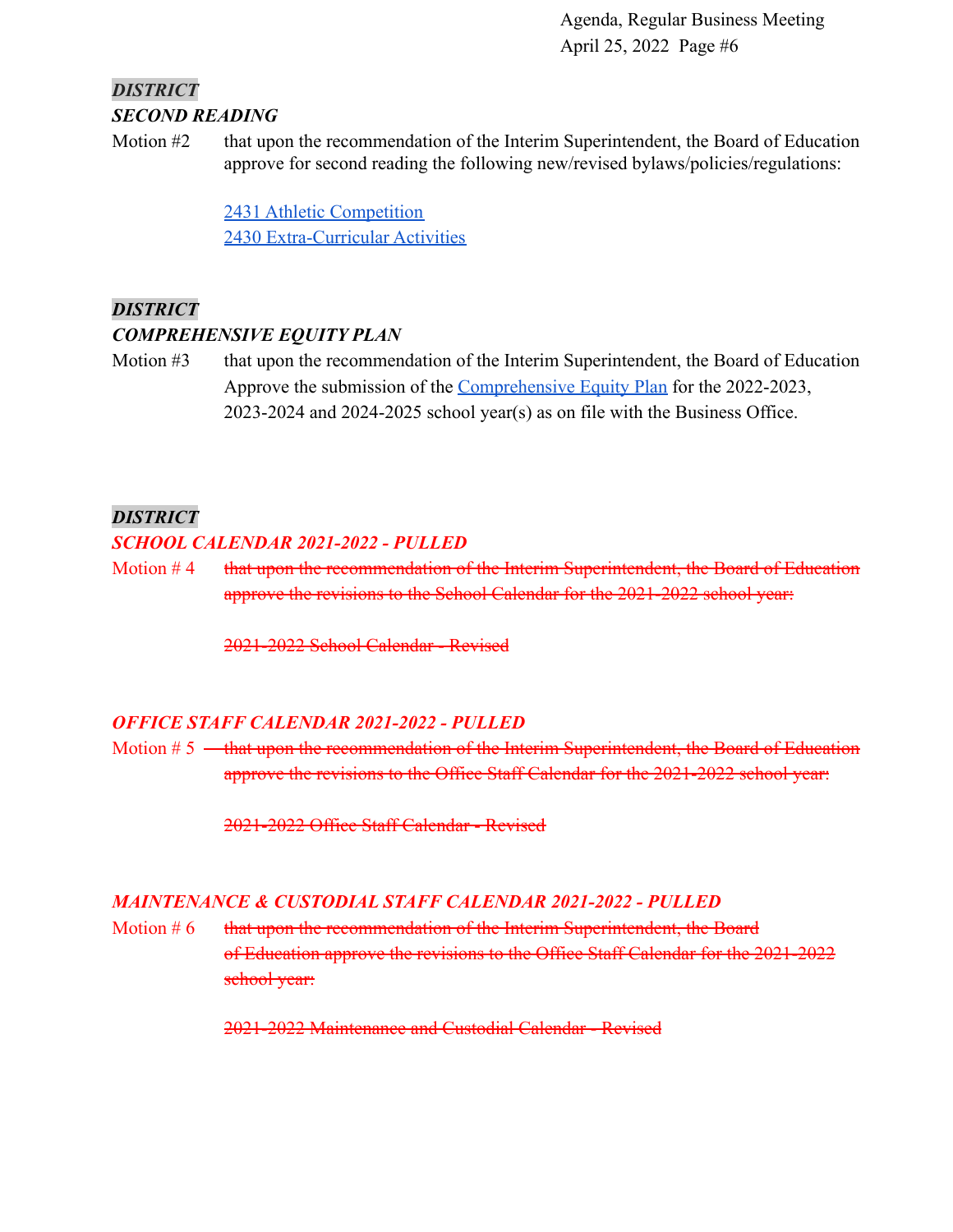#### *MEMORANDUM OF AGREEMENT*

Motion #7 that upon the recommendation of the Interim Superintendent, the Board of Education approves the Memorandum of Agreement between The Education Association of Morris and the Morris School District for the contract term of July 1, 2022 - June 30, 2026 as on file in the Human Resources and Business Administrator's office.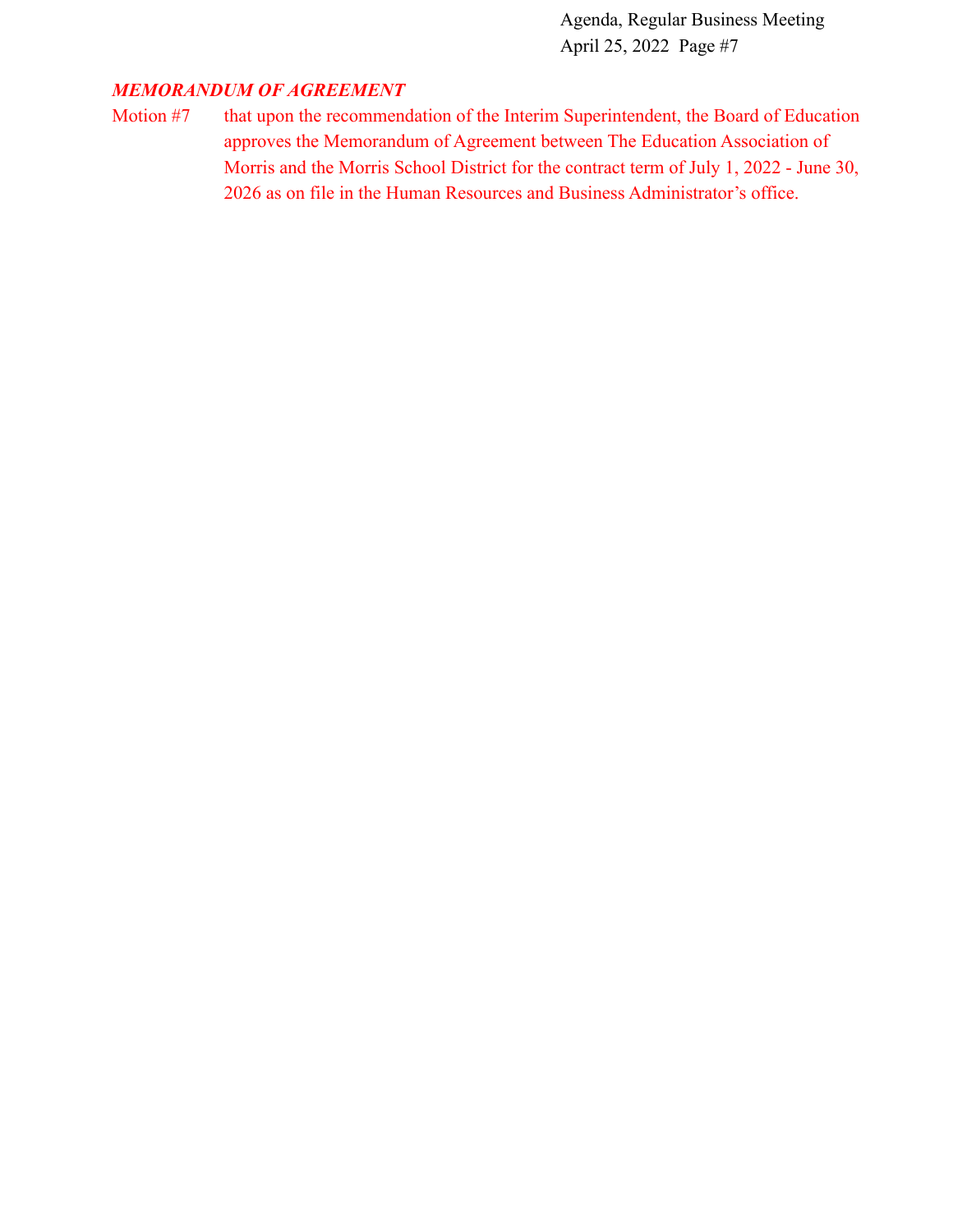# **EDUCATIONAL MATTERS**

#### *DISTRICT*

#### *HARASSMENT, INTIMIDATION, AND BULLYING REPORT*

Motion #1 that, upon the recommendation of the Interim Superintendent, the Board of Education accept the Harassment, Intimidation, and Bullying report for the period ending, March 21, 2022.

# *FIELD TRIPS*

Motion #2 that, upon the recommendation of the Interim Superintendent, and the Board Curriculum Committee, the Board of Education approve the following field trips. [\(See attached Educational folder\)](https://drive.google.com/file/d/181cgp9dyx9G2qPBP5IAtgtQAEc0n5y2z/view?usp=sharing)

# *9-12*

# *MHS GRADUATION RECOVERY GRIT PROGRAM*

Motion #3 that, upon the recommendation of the Interim Superintendent, and the Board Curriculum Committee, the Board of Education approve the 2021-2022 MHS Graduation Recovery Program.

#### **EXPLANATION:**

The MHS Graduation Recovery Program will offer "extra support" to seniors in danger of graduation due to academic progress. Students will report to the MHS Learning Commons to focus ONLY on the classes in which they are posed to fail or lose credit that will prohibit them from earning a diploma. A daily schedule has been arranged in which each content area has a course running that will address the recovery of that specific credit.

# *PK-12*

# *K-12 SUMMER ACADEMIC PROGRAMS 2022*

Motion #4 that, upon the recommendation of the Interim Superintendent, and the Board Curriculum Committee, the Board of Education approve the provision of Summer Academic Programs for MSD students in Grades K-12:

| Program:               | Grades K-12 Summer Academic Programs:                             |
|------------------------|-------------------------------------------------------------------|
|                        | Bilingual Summer Academy; Summer Step Up; K-5 Summer              |
|                        | Learning Academy; FMS Summer Learning Academy; MHS                |
|                        | <b>Summer Credit Recovery Program</b>                             |
| Description:           | The programs were designed to span across all grade levels,       |
|                        | and support struggling learners, bilingual student populations,   |
|                        | special education students and the acceleration of learning skill |
|                        | sets.                                                             |
| Dates:                 | July, 2022 - August, 2022                                         |
| <b>Funding Source:</b> | Title III, ARP, ESSER, local funds                                |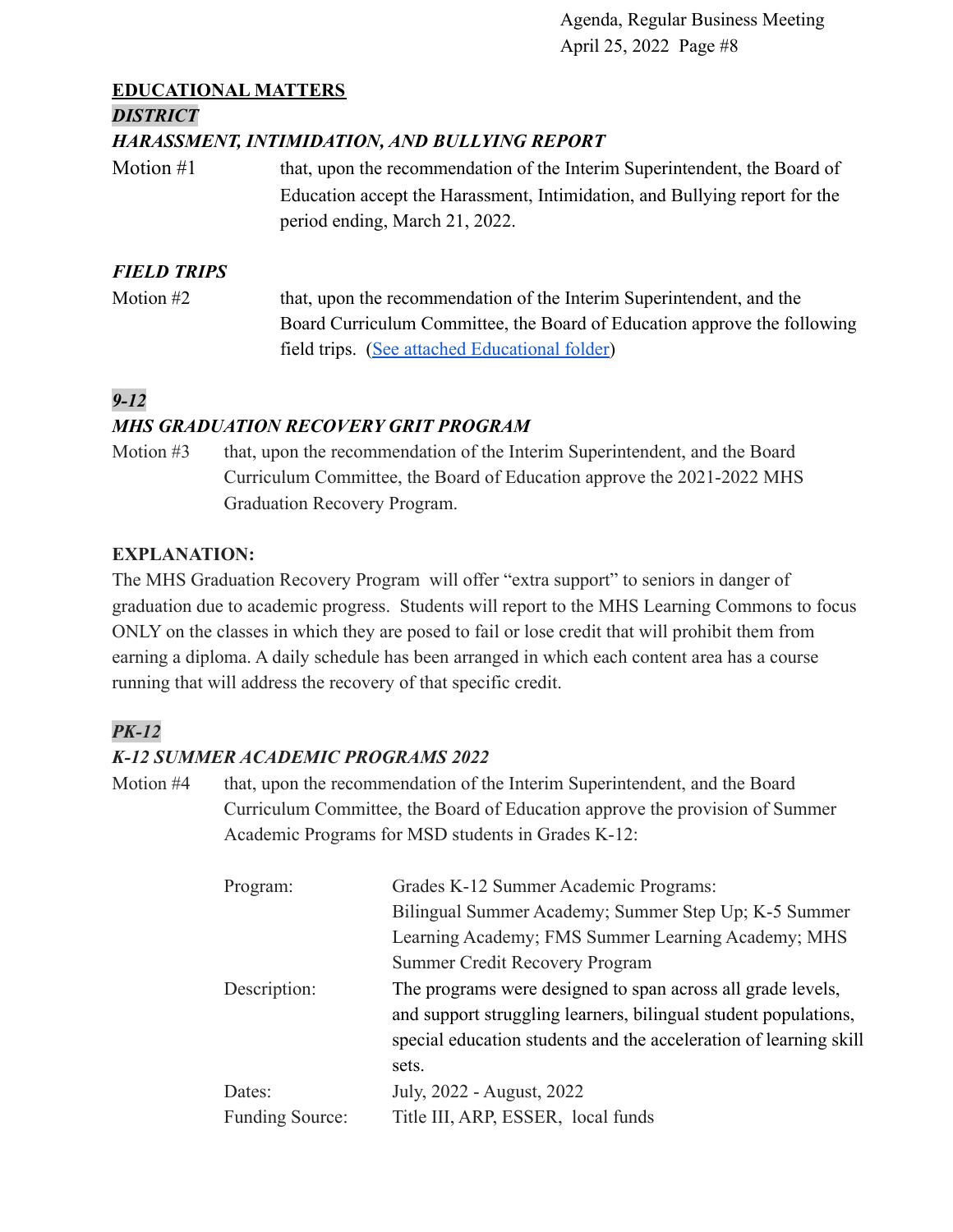# *DISTRICT WIDA MODEL TESTING*

Motion #5 that, upon the recommendation of the Interim Superintendent, the Board of Education approve MSD staff to administer the WIDA Model test to EL students upon registration when school is not in session.

| Program:               | WIDA Model testing                                          |
|------------------------|-------------------------------------------------------------|
| Description:           | ESL & Bilingual teachers to administer the WIDA Model       |
|                        | test to EL students upon registration when school is not in |
|                        | Session.                                                    |
| Dates:                 | June, 2022                                                  |
|                        | July, $2022$ – September, 2022                              |
| <b>Funding Source:</b> | Local                                                       |
| Rate:                  | As per contract language                                    |
| Staff:                 | All certificated ESL $\&$ Bilingual. Hours and timesheets   |
|                        | will be approved by Director of ELL/Bilingual Programs      |

# *MEF GRANTS*

Motion #6 that, upon the recommendation of the Interim Superintendent, the Board of Education accept monies from the Morris Educational Foundation for the following grants:

|                       | Amount | School | Project                         |
|-----------------------|--------|--------|---------------------------------|
| <b>DISTRICT</b> \$250 |        |        | Morris School District Job Fair |

The Morris School District is conducting a Job Fair on April 28, 2022 and has the challenging task of making MSD stand out to candidates. To support this endeavor, the MEF is pleased to provide a table of refreshments – Individual bottles of water and bags of chips.

- *9-12* \$1,900 MHS "Social Media vs Self Confidence" The Morristown High School Home and School Association is hosting Duncan Kirkwood on May 24 at Morristown High School. Duncan's presentation, "Social Media vs. Self Confidence", will be shared at two student assemblies during the school day and with parents and students that evening.
- **PK-12** \$5,000 FMS, MHS Senior Signs The Morris Educational Foundation will, once again, gift Senior Signs to graduating FMS 8th graders and MHS seniors. Signs will be distributed on Saturday, May 21 and Sunday, May 22 from 10 am-2pm in the back circle at MHS.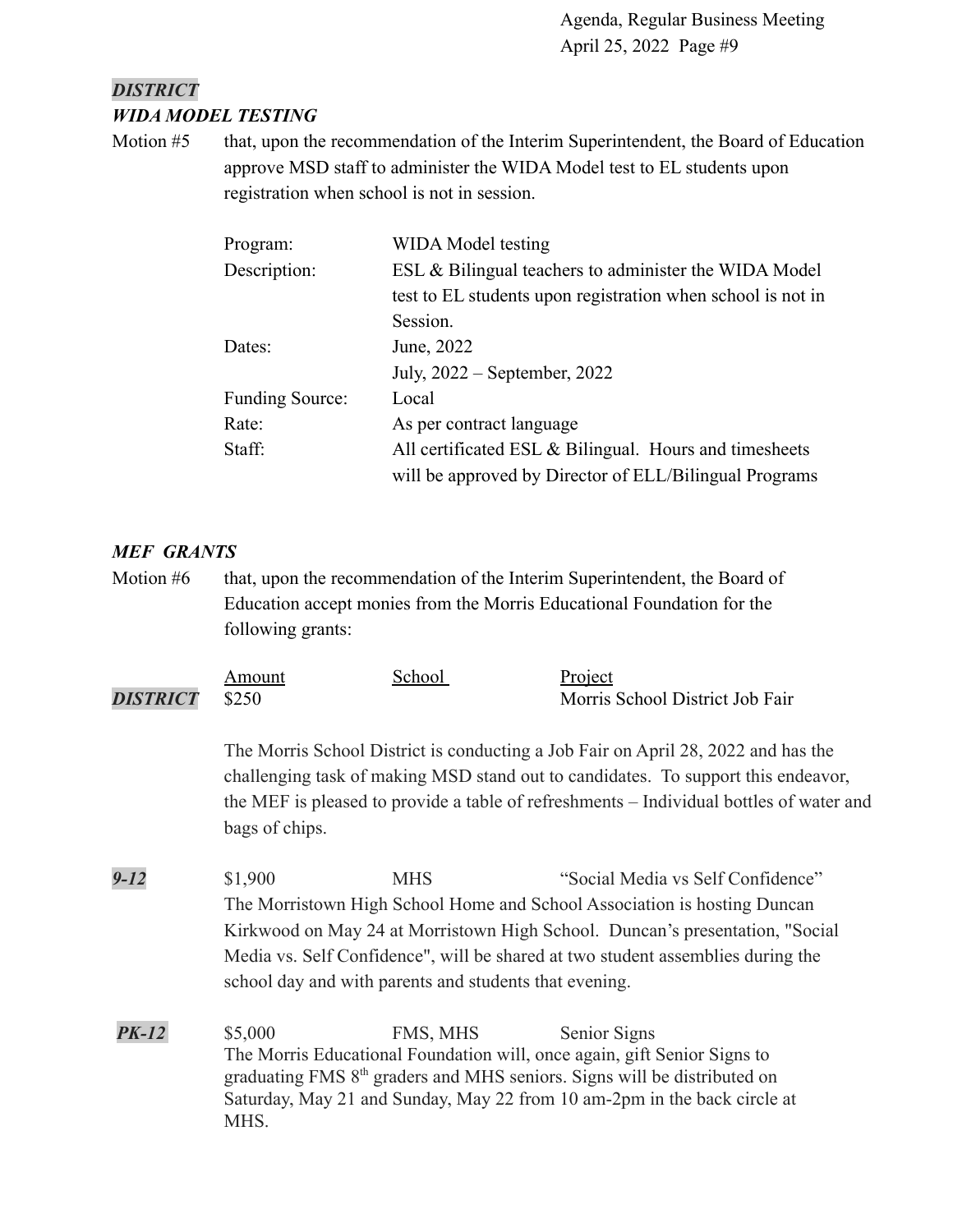*PK-8* \$400 AH, NP, SX, TJ 5th Grade Banners To celebrate the accomplishments and future of the 5<sup>th</sup> graders in the Morris School District, the Morris Educational Foundation will create congratulatory banners honoring the 5<sup>th</sup> graders to post at Sussex Avenue, Alexander Hamilton, Thomas Jefferson and Normandy Park schools. The MEF will work with MSD to post the banners in time for the 5th-grade moving-up ceremonies.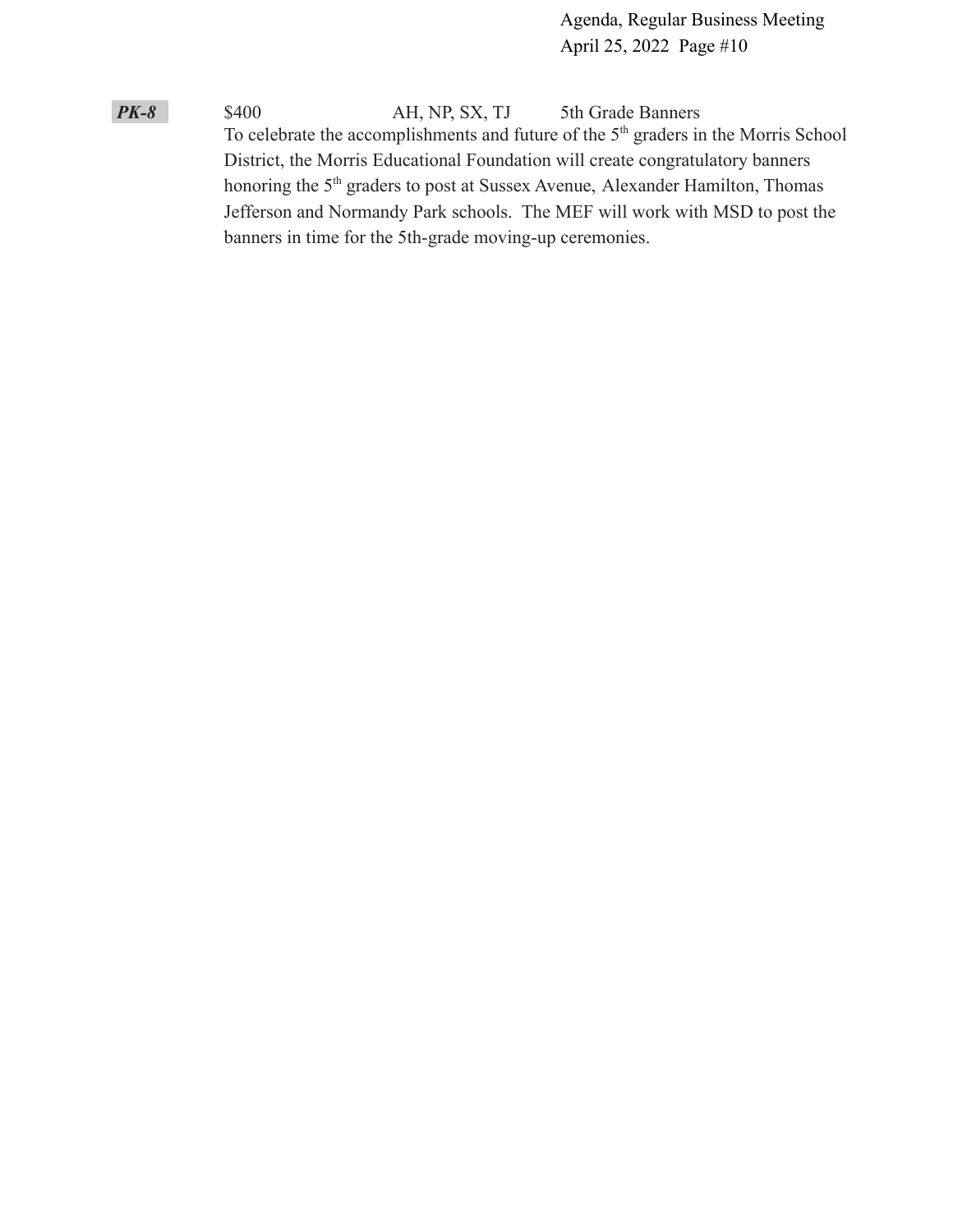# **PUPIL SERVICES**

#### *OUT OF DISTRICT ROSTER*

Motion #1 that, upon the recommendation of the Interim Superintendent, the Board of Education approve placements and instructional services for students with disabilities, including those received by the district and those attending schools for which tuition is charged, for the month of April as noted in the detailed listing maintained on file in the Board Secretary's office.

#### **EXPLANATION**

Students with IEPs whose needs cannot be met in the programs that exist within the district are placed in outside private and public schools approved by the New Jersey Department of Education for students with disabilities. Attendance is monitored monthly in order to ensure students are enrolled as agreed and the state-mandated contract with each school states that two weeks' notice is required for removal of a student. Case managers make at least two visits per school year for each student enrolled in one of these schools, including one visit that involves the convening of an IEP Team to complete an annual review of the student's IEP. In order to preserve confidentiality, all students are identified only by their local and/or state identification numbers in any listing that is maintained outside the Office of Pupil Services.

# *DISTRICT*

#### *ARP-HCY II 2021-2022 GRANT SUBMISSION*

Motion #2 that, upon the recommendation of the Interim Superintendent, the Board of Education approve the submission of the American Rescue Plan Elementary and Secondary Schools Emergency Relief Fund - Homeless Children and Youths grant application in the amount of \$19,423.00 for the 2021-2022 school year.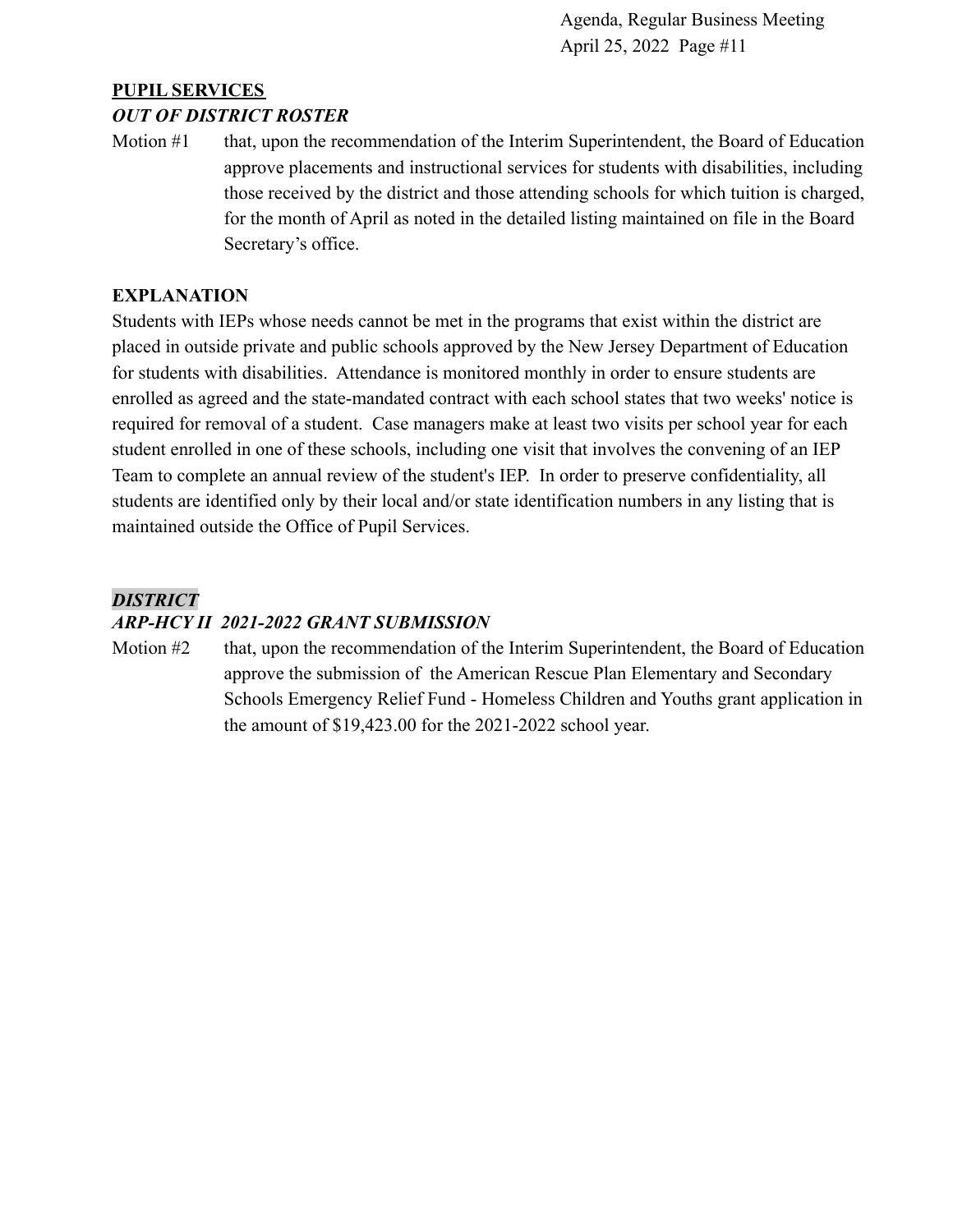#### **HUMAN RESOURCES**

#### *PK-8*

#### *ABOLISH POSITION(S) 2021-2022*

Motion #1 that, upon the recommendation of the Interim Superintendent, the Board of Education abolish the following position(s) for the 2021-2022 school year:

| $\geq (1)$ | 0.5 | Custodian, HC (eff. $03/22/22$ )                  |
|------------|-----|---------------------------------------------------|
| $\geq (1)$ | 0.8 | Teacher Assistant (Spec. Ed.), AV (eff. 04/01/22) |
| $\geq (1)$ |     | $1.0$ ABS, LLC                                    |

#### *ESTABLISH POSITION(S) 2021-2022*

Motion #2 that, upon the recommendation of the Interim Superintendent, the Board of Education establish the following position(s) for the 2021-2022 school year:

# *PK-8*

|  | $\geq$ (1) 0.5 Custodian, FMS<br>$\geq$ (1) 1.0 Custodian, HC (eff. 03/22/22) |  |
|--|-------------------------------------------------------------------------------|--|
|  |                                                                               |  |

# *DISTRICT*

| $\geq (1)$ | 1.0 | Bus Aide, Transportation (eff. 04/18/22)          |
|------------|-----|---------------------------------------------------|
| $\geq (1)$ | 1.0 | ELL/Bilingual Program Assistant - Stipend         |
| $\geq (3)$ | 1.0 | MTSS Teacher on Special Assignment -              |
|            |     | ARP Grant Funded (eff. 04/04/22)                  |
| $\geq (1)$ | 10  | School Level Title III Outreach Teacher - Stipend |

# *RESIGNATION(S)/TERMINATION(S)/RETIREMENT(S) 2021-2022*

Motion #3 that, upon the recommendation of the Interim Superintendent, the Board of Education approve the resignation(s), termination(s) and/or retirement(s) of the following staff according to the effective date and reason shown:

| $PK-8$                                                                               |                             |
|--------------------------------------------------------------------------------------|-----------------------------|
| Employee #7329                                                                       | April 1, 2022<br>Terminated |
| Brown, Vanessa                                                                       | April 15, 2022              |
| 1.0 ABS, FMS                                                                         | Resigned                    |
| Oliveira, Priscilla                                                                  | June 24, 2022               |
| 1.0 Class IV Secretary, LLC                                                          | Resigned                    |
| Restrepo Mira, Fanny<br>1.0 Teacher Assistant, AV<br>(Kindergarten/BIL Kindergarten) | April 8, 2022<br>Resigned   |
| Zavolas, Fani                                                                        | June 17, 2022               |
| 1.0 Speech Therapist, WD                                                             | Resigned                    |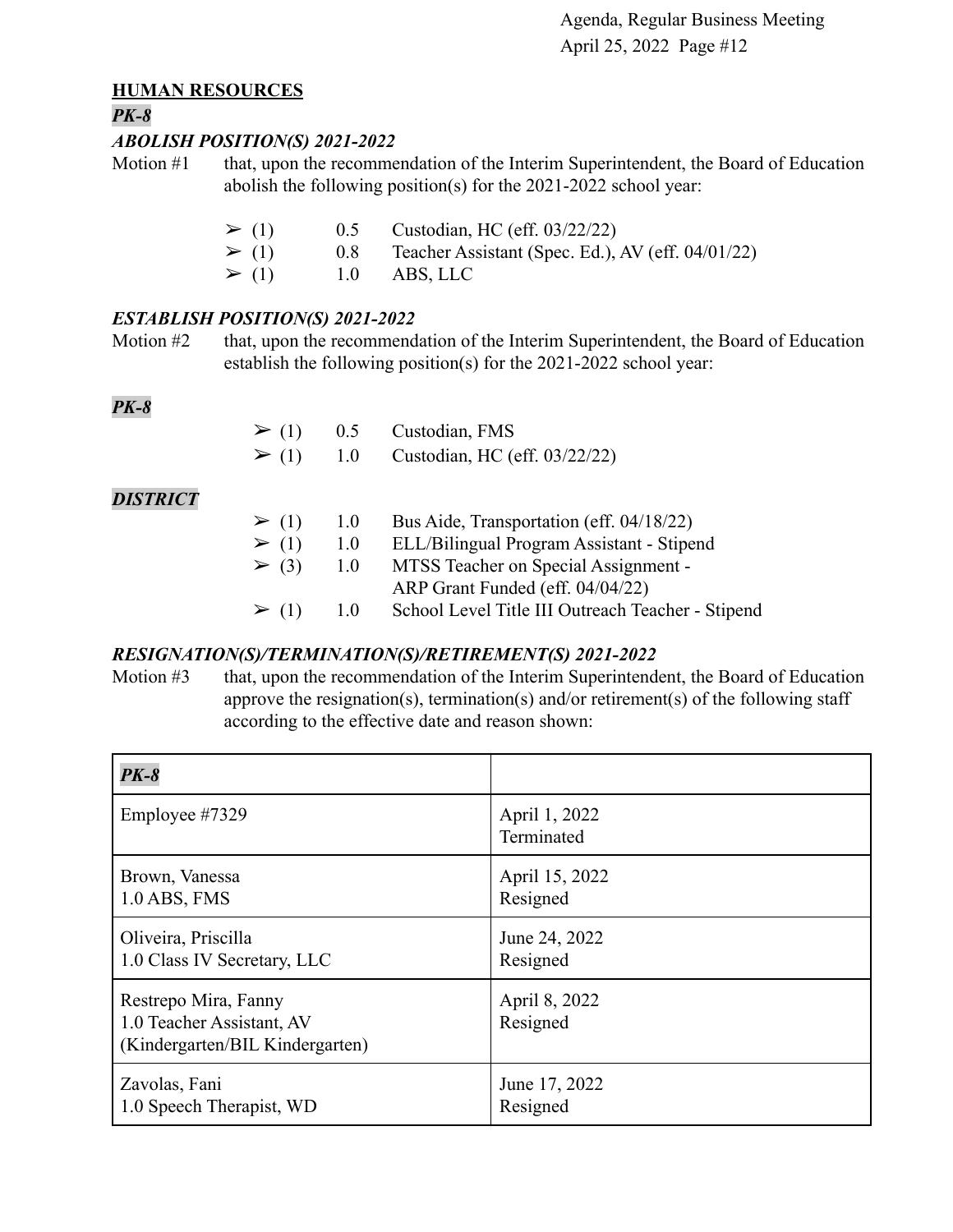| <b>DISTRICT</b>                             |                       |
|---------------------------------------------|-----------------------|
| Dominguez, Carla                            | May 27, 2022          |
| 1.0 Student Data Information Specialist, CO | Resigned              |
| Dutton, Sonia                               | April 1, 2022         |
| 1.0 Confidential Secretary, HR              | Resigned              |
| <b>Rodriguez, Tito</b>                      | <b>April 22, 2022</b> |
| <b>1.0 Bus Driver, TRANS</b>                | <b>Resigned</b>       |
| Taylor, Gertrude                            | March 30, 2022        |
| 1.0 Bus Aide, TRANS                         | Resigned              |

#### *RESIGNATION(S)/TERMINATION(S)/RETIREMENT(S) 2022-2023*

Motion #4 that, upon the recommendation of the Interim Superintendent, the Board of Education approve the resignation(s), termination(s) and/or retirement(s) of the following staff according to the effective date and reason shown:

| <b>DISTRICT</b>                |                |
|--------------------------------|----------------|
| Foster, Katrina                | July 1, 2022   |
| 1.0 Bus Aide, Transportation   | Retired        |
| Smith, Debbie                  | August 1, 2022 |
| 1.0 Supervisor, Transportation | Retired        |

# *APPOINTMENT(S) 2021-2022*

Motion #5 that, upon the recommendation of the Interim Superintendent, the Board of Education approve the appointment of the following to the position/s stated at the annual salary rates and effective date/s shown **(revisions in bold),** and further that the Board of Education approve the submission to the County Superintendent applications for emergency hiring, pending approval of all Human Resource documents and/or requirements and each applicant's attestation that s/he has not been convicted of any disqualifying crime pursuant to the provisions of N.J.S.A. 18a6-7.1 et seq.; 18:39-17 et seq.; 18A:6-4.13 et seq.:

|                                       |                                                     |                                          | In Place of:                              |
|---------------------------------------|-----------------------------------------------------|------------------------------------------|-------------------------------------------|
| $PK-8$                                |                                                     |                                          |                                           |
| Burdett, Christopher<br>$1.0$ ABS, TJ | \$25,760 (\$20/hr, 7)<br>hrs/day, 184<br>days/year) | $03/14/22 - 06/30/22$                    | Est. 07/20/20                             |
| Evans, Kayla<br>1.0 Grade $4/5$ , NP  | \$60,372<br>MA, Step 2                              | $09/01/21 - 04/01/22$<br>(Revised dates) | Archibald, N.<br><b>LEAVE REPLACEMENT</b> |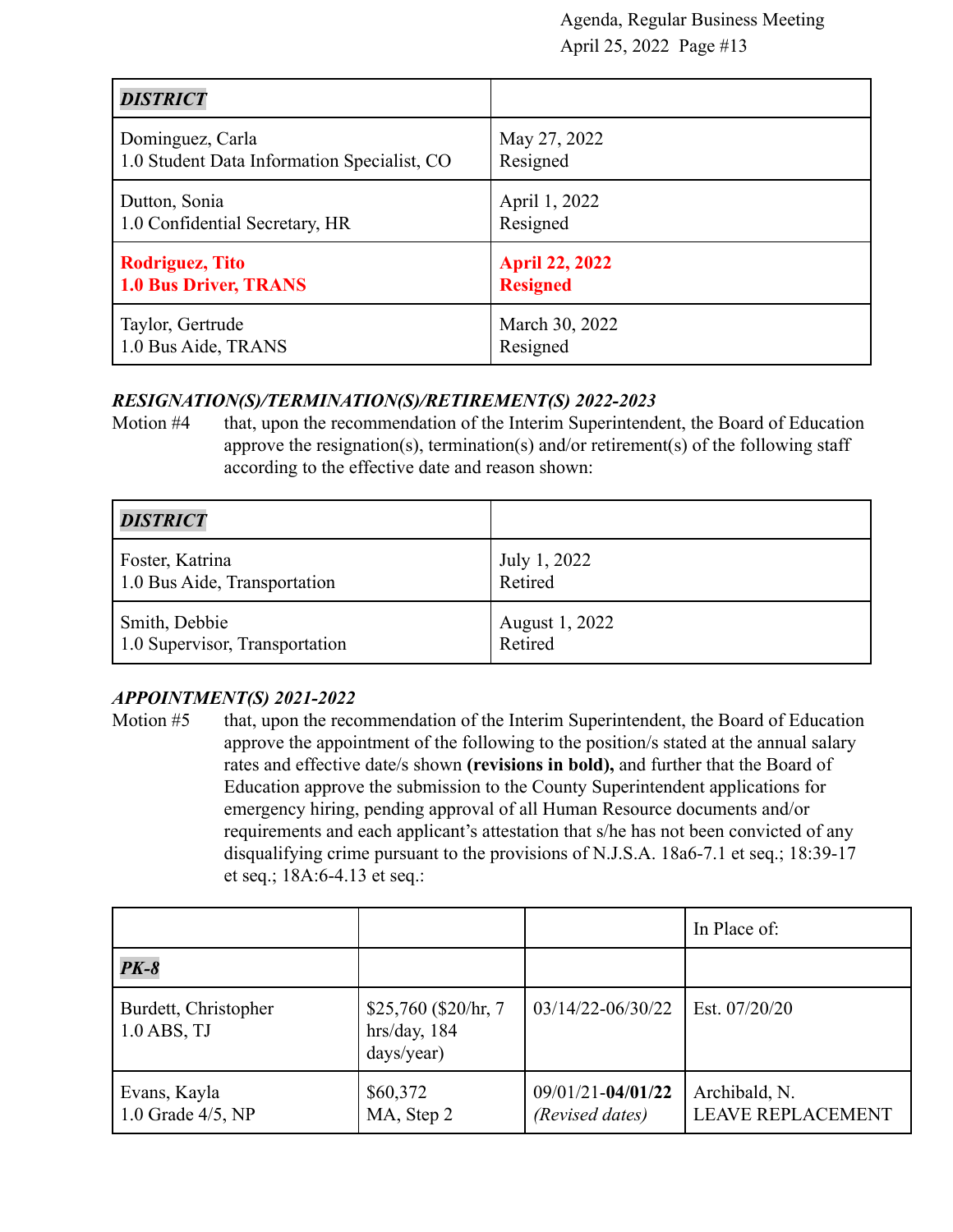| Lemus Doninelli, Ana<br>1.0 Custodian, HC              | \$35,750                                                      | 03/22/22-06/30/22 | Est. 04/04/22                              |
|--------------------------------------------------------|---------------------------------------------------------------|-------------------|--------------------------------------------|
| Saenz de Viteri, Sibila<br>1.0 Guidance Counselor, FMS | \$60,372<br>MA, Step 3<br>(Revised salary)                    | 11/17/21-06/30/22 | Employee #5864<br><b>LEAVE REPLACEMENT</b> |
| <b>District</b>                                        |                                                               |                   |                                            |
| Aquino, Julie<br>1.0 Bus Aide, TRANS                   | \$13,500<br>\$15/hr, 5 hrs/day,<br>180 days/year              | 04/18/22-06/30/22 | Taylor, G.<br>Resigned                     |
| Burgos, Nancy<br>1.0 Bus Driver, TRANS                 | \$32,400<br>\$30/hr, 6 hrs/day<br>180 days/year               | 04/18/22-06/30/22 | Est. 07/20/20                              |
| Ordonez, Wendy<br>1.0 Bus Aide, TRANS                  | \$13,500<br>\$15/hr, 5 hrs/day,<br>180 days/year              | 04/04/22-06/30/22 | Underhill, J.<br>Retired                   |
| Ramirez, Luz<br>1.0 Bus Aide, TRANS                    | \$13,500<br>\$15/hr, 5 hrs/day,<br>180 days/year<br>(Revised) | 03/07/22-06/30/22 | Est. 07/20/20                              |
| Rodriguez, Nina<br>1.0 Bus Aide, TRANS                 | \$13,500<br>\$15/hr, 5 hrs/day,<br>180 days/year              | 04/18/22-06/30/22 | Est. 04/25/22                              |
| Rodriguez, Raymundo<br>0.5 Bus Driver, TRANS           | \$25,650<br>\$30/hr, 4.75<br>hrs/day, 180<br>days/year        | 04/01/22-06/30/22 | Est. 07/20/20                              |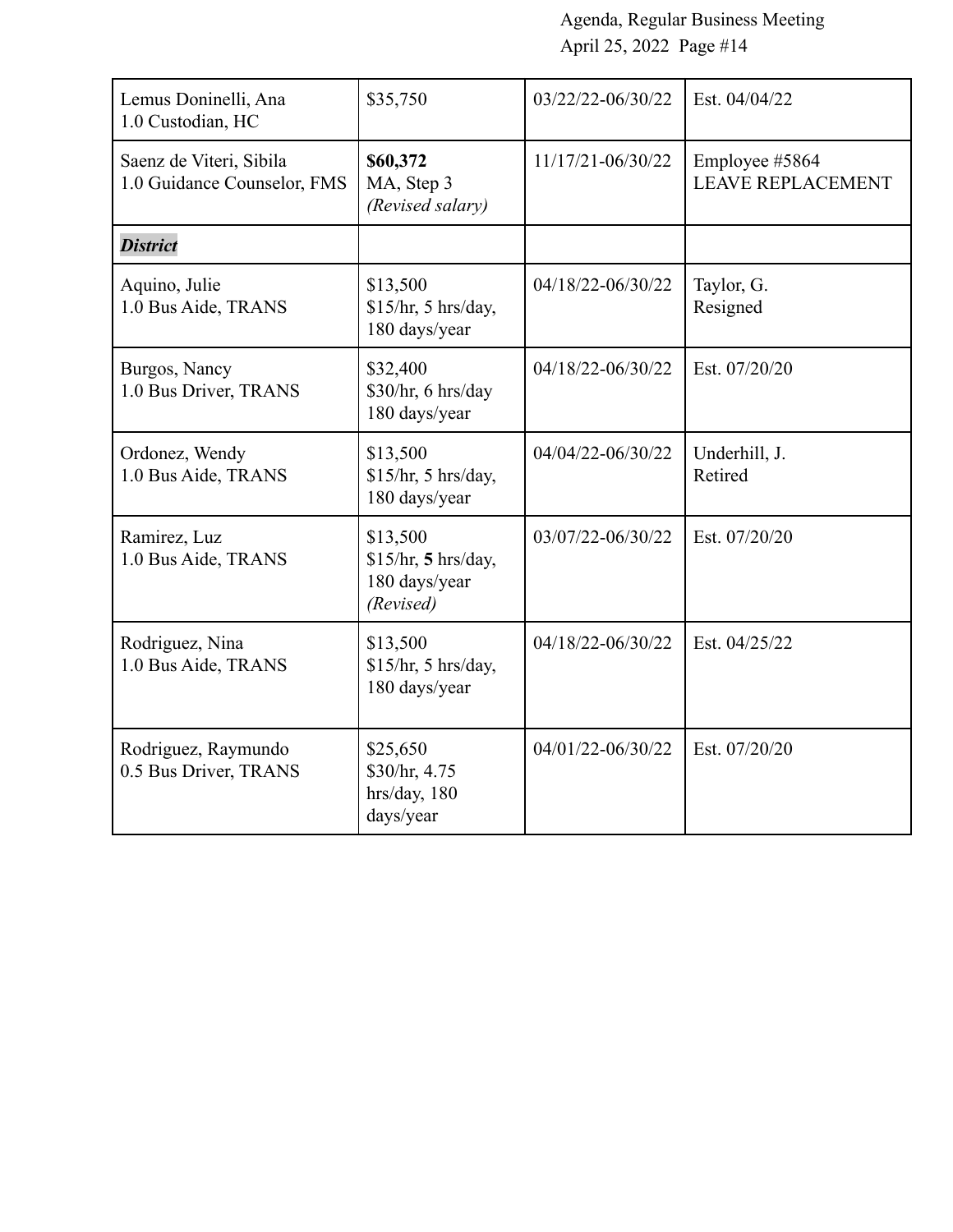#### *APPOINTMENT(S) 2022-2023*

Motion #6 that, upon the recommendation of the Interim Superintendent, the Board of Education approve the appointment of the following to the position/s stated at the annual salary rates and effective date/s shown and further that the Board of Education approve the submission to the County Superintendent applications for emergency hiring, pending approval of all Human Resource documents and/or requirements and each applicant's attestation that s/he has not been convicted of any disqualifying crime pursuant to the provisions of N.J.S.A. 18a6-7.1 et seq.; 18:39-17 et seq.; 18A:6-4.13 et seq.:

|                                                                         |                               |                   | In Place of:             |
|-------------------------------------------------------------------------|-------------------------------|-------------------|--------------------------|
| $PK-8$                                                                  |                               |                   |                          |
| Lmimouni, Dana                                                          | \$75,882                      | 09/01/22-06/30/23 | Jackson, A.              |
| 1.0 Spec. Ed. Pre K, LLC                                                | MA, Step 13                   |                   | Resigned                 |
| $9 - 12$                                                                |                               |                   |                          |
| Downing, Sean                                                           | \$56,772                      | 09/01/22-02/23/23 | LaGrave, J.              |
| 1.0 Language Arts, MHS                                                  | BA, Step 2                    |                   | <b>LEAVE REPLACEMENT</b> |
| Jacobus, Scott                                                          | \$71,002                      | 09/01/22-06/30/23 | Bodnarchuk, J.           |
| 1.0 Phys. Ed./Health, MHS                                               | MA, Step 11                   |                   | Retired                  |
| Deverman, Keenan                                                        | \$57,502                      | 09/01/22-06/30/23 | Roth, A.                 |
| 1.0 Chemistry, MHS                                                      | BA, Step 5                    |                   | Resigned                 |
| <b>Prudencio Mendoza, Ulises</b><br><b>1.0 Bil. Social Studies, MHS</b> | \$59,050<br><b>BA, Step 1</b> | 09/01/22-06/30/23 | <b>Employee #6757</b>    |
| <b>District</b>                                                         |                               |                   |                          |
| Sullivan, Allison                                                       | \$61,102                      | 09/01/22-06/30/23 | Zavolas, F.              |
| 1.0 Speech, PS                                                          | MA, Step 5                    |                   | Resigned                 |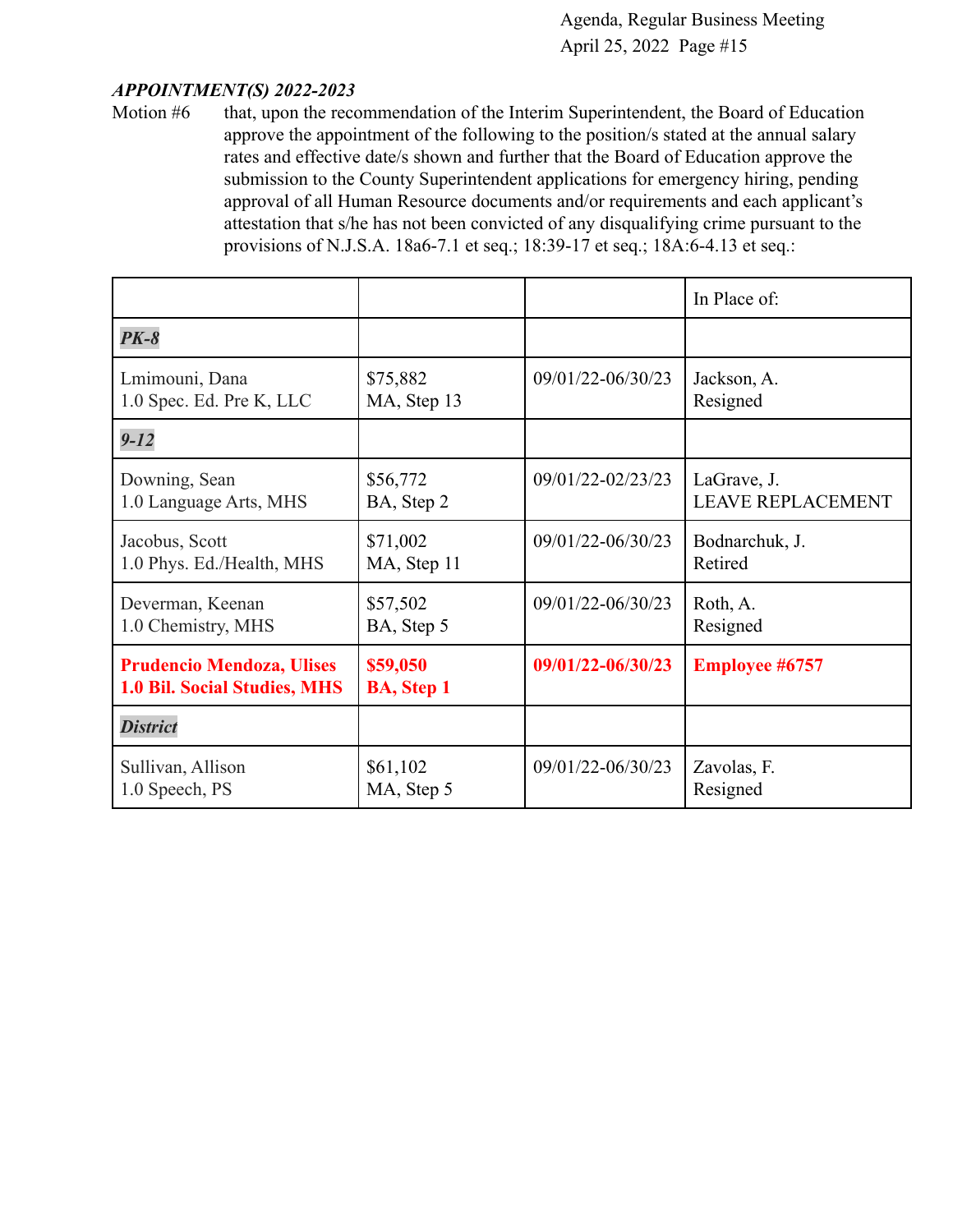# *TRANSFER(S), CHANGE(S) OF ASSIGNMENT, TITLE AND OR/ SALARY 2021-2022*

Motion #7 that, upon the recommendation of the Interim Superintendent, the Board of Education approve the change(s) of assignment and/or salary for the following certified staff:

| Employee              | <b>Current Position</b>              | New Position                                     | Salary                                           | In Place of:           | Effective  |
|-----------------------|--------------------------------------|--------------------------------------------------|--------------------------------------------------|------------------------|------------|
| $PK-8$                |                                      |                                                  |                                                  |                        |            |
| Brockington,<br>Mamie | 0.8 Teacher Assistant,<br>AV         | 0.8 Teacher<br>Assistant, LLC                    | N/A                                              | Est. 04/04/22          | 03/30/22   |
| Evans, Kayla          | 1.0 Grade $4/5$ , NP                 | 1.0 MTSS Teacher<br>on Special<br>Assignment, CO | N/A                                              | Est. 04/04/22          | 04/04/22   |
| Lorelli, Gabriela     | 1.0 Class V Secretary,<br><b>LLC</b> | 1.0 Confidential<br>Secretary, HR                | \$57,140<br>$(\$56,590 +$<br>\$550<br>longevity) | Dutton, S.<br>Resigned | <b>TBD</b> |

#### *TRANSFER(S), CHANGE(S) OF ASSIGNMENT, TITLE AND OR/ SALARY 2022-2023*

Motion #8 that, upon the recommendation of the Interim Superintendent, the Board of Education approve the change(s) of assignment and/or salary for the following certified staff:

| Employee       | <b>Current Position</b>            | New Position                   | Salary | In Place of:           | Effective |
|----------------|------------------------------------|--------------------------------|--------|------------------------|-----------|
| $9 - 12$       |                                    |                                |        |                        |           |
| Vena, Nicholas | 1.0 Phys. Ed/Health,<br><b>FMS</b> | $1.0$ Phys. Ed/<br>Health, MHS | N/A    | DeSalvo, D.<br>Retired | 09/01/22  |

# *LEAVE(S) OF ABSENCE 2021-2022*

Motion #9 that, upon the recommendation of the Interim Superintendent, the Board of Education approve a leave of absence to the following staff members under the conditions stated and effective dates shown:

| $PK-8$                   |                     |                        |
|--------------------------|---------------------|------------------------|
| Faraci, Kathryn          | 03/14/22-04/18/22   | Maternity <sup>*</sup> |
| $1.0$ Pre K, AV          | 04/19/22-06/22/22   | NJFLA **               |
| Jacobs-Pennetti, Sarah   | $2/15/22 - 4/8/22$  | Maternity <sup>*</sup> |
| 1.0 Grade 2, WD          | $4/18/22 - 6/22/22$ | FMLA **                |
| Jones, Steven            | 06/13/22-06/22/22   | NJFLA **               |
| 1.0 Phys. Ed./Health, HC | 09/01/22-11/14/22   | $NIFLA$ **             |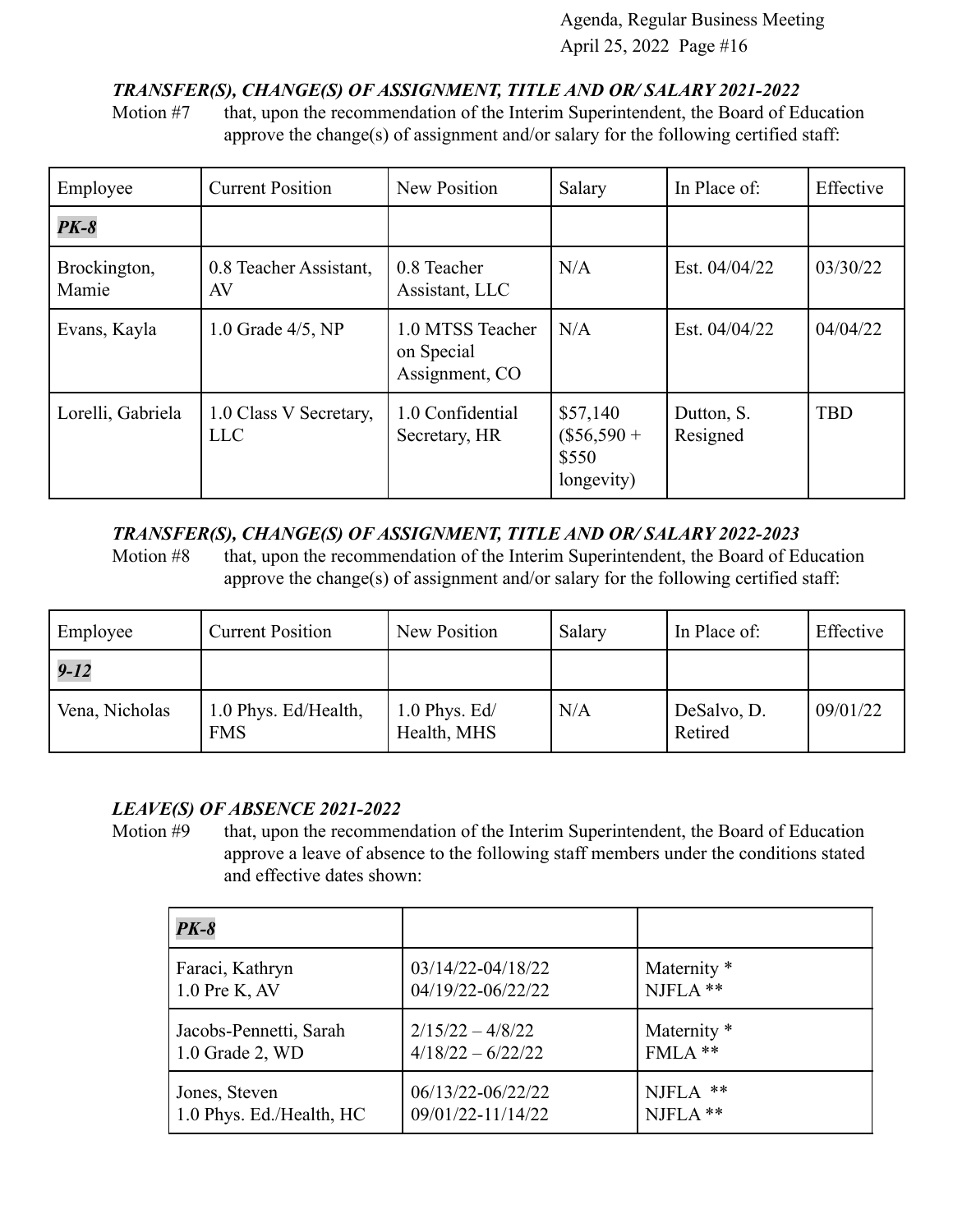| Lewis-Lahey, Anthony<br>1.0 Science, SX            | 04/18/22-06/30/22                                                                                            | NJFLA **                                                      |
|----------------------------------------------------|--------------------------------------------------------------------------------------------------------------|---------------------------------------------------------------|
| Sluhocki, Samantha<br>1.0 Phys. Ed./Health, FMS    | 04/04/22-04/25/22<br>04/26/22-06/22/22                                                                       | Maternity <sup>*</sup><br>Personal **                         |
| Schmitt, Catherine<br>1.0 Language Arts, FMS       | $3/9/22 - 5/12/22$<br>$5/13/22 - 6/22/22$<br>$9/1/22 - 10/11/22$<br>$10/12/22 - 11/11/22$<br>(Revised dates) | Maternity <sup>*</sup><br>$NIFLA$ **<br>$NIFLA$ **<br>FMLA ** |
| Zane, Jennifer<br>1.0 Science, FMS                 | 02/18/22-04/20/22<br>04/21/22-06/30/22<br>09/01/22-09/21/22<br>09/22/22-12/14/22<br>(Revised dates)          | Maternity <sup>*</sup><br>$NIFLA$ **<br>NJFLA **<br>FMLA**    |
| <b>District</b>                                    |                                                                                                              |                                                               |
| Employee #6498                                     | 02/24/22-06/30/22<br>(Revised dates)                                                                         | Administrative ***                                            |
| Johnson, Bridgette<br>1.0 Bus Aide, Transportation | 04/28/22-06/30/22                                                                                            | FMLA**                                                        |

- \* Accumulated sick leave may be used up to a period of eight weeks (four weeks before and four weeks after the birth of the baby) – with pay/with benefits.
- \*\* Without pay/with benefits
- \*\*\* Without pay/without benefits

# *LEAVE(S) OF ABSENCE 2022-2023*

*PK-8*

Motion #10 that, upon the recommendation of the Interim Superintendent, the Board of Education approve a leave of absence to the following staff members under the conditions stated and effective dates shown:

| г л-о                                 |                                                                                  |                                                                       |
|---------------------------------------|----------------------------------------------------------------------------------|-----------------------------------------------------------------------|
| Pardo, Veronica<br>1.0 Math, FMS      | 09/01/22-09/15/22<br>09/16/22-12/08/22<br>12/09/22-12/16/22                      | Maternity *<br>NJFLA **<br>$FMLA$ **                                  |
| Weber, Rebecca<br>$1.0$ Spec. Ed., SX | 09/01/22-09/28/22<br>09/29/22-12/21/22<br>12/22/22-02/23/23<br>02/24/23-06/30/23 | Maternity <sup>*</sup><br>$NIFLA$ **<br>$FMLA$ **<br>Childrearing *** |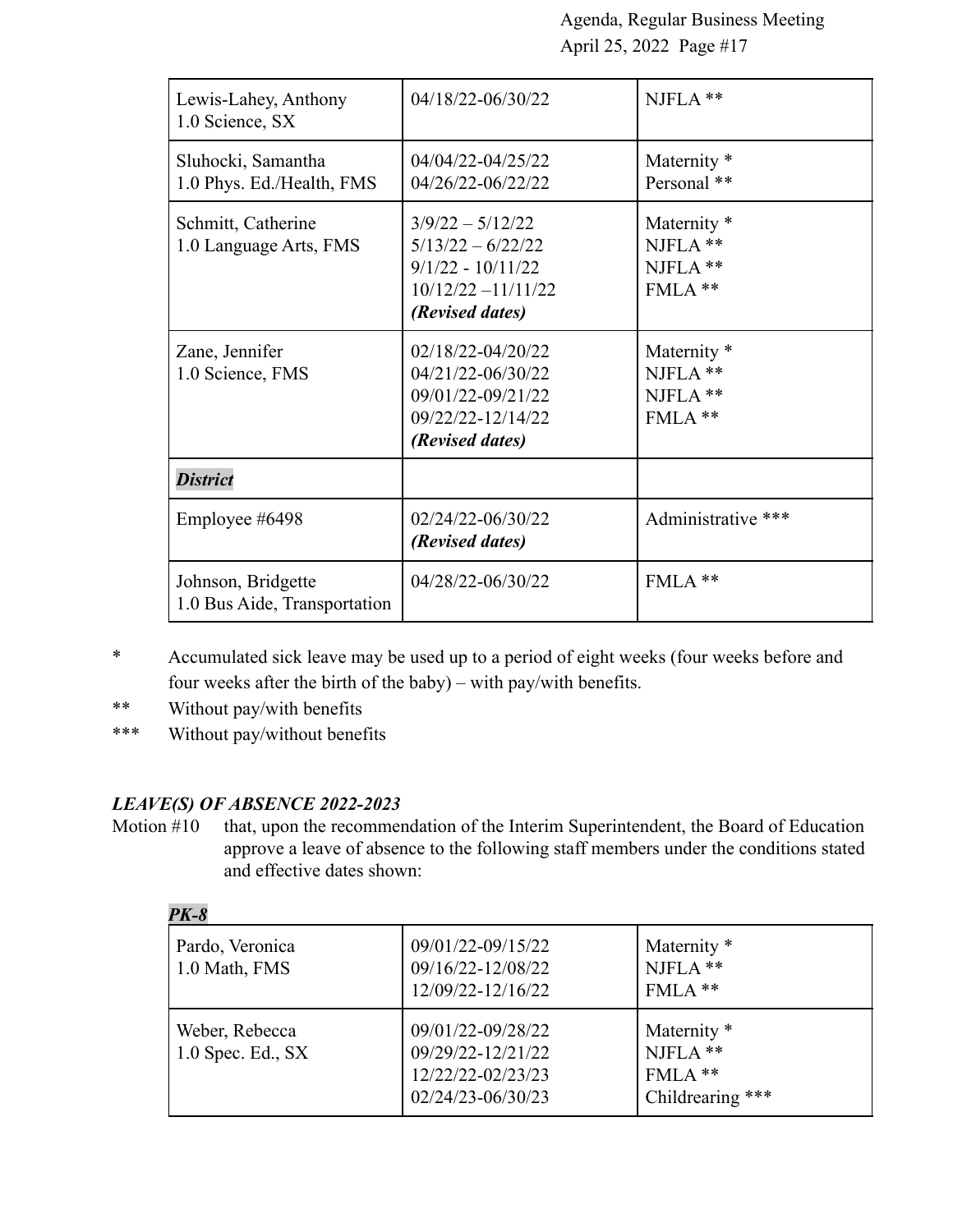| $9 - 12$           |                     |            |
|--------------------|---------------------|------------|
| Kuijpers, Samantha | $9/1/22 - 11/23/22$ | $NIFLA$ ** |
| 1.0 Math, MHS      | $11/24/22 - 1/1/23$ | FMLA **    |

- \* Accumulated sick leave may be used up to a period of eight weeks (four weeks before and four weeks after the birth of the baby) – with pay/with benefits.
- \*\* Without pay/with benefits
- \*\*\* Without pay/without benefits

# *DISTRICT*

#### *SUBSTITUTE APPOINTMENTS 2021-2022*

Motion #11 that, upon the recommendation of the Interim Superintendent, the Board of Education approve the following name(s) be added to the list of substitutes, and approve all Morris School District Substitute Teachers to also provide service as Teacher Assistant, ABS, and Lunchroom Playground Aide as assigned for the 2021-2022 school year, and further that the Board of Education approve submission to the County Superintendent application for emergency hiring and each applicant's attestation that s/he has not been convicted of any disqualifying crime pursuant to the provisions of N.J.S.A 18A:6-7.1 et seq., 18A:6-4.13 et seq.:

# **Athletic Volunteer:**

Adair, Derek (Football) Havran, Ian (Football) Vilhauer, Edwin (Cross Country)

#### **Secretary:**

Dutton, Sonia (eff. 04/06/22)

**Buildings & Grounds:**

Worrell, Damon (eff. 4/8/22)

#### **Teacher:**

Benzing, Paige (eff. 4/10/22) Chavis, Jamal (eff. 3/28/22) Draus, Cassandra (eff. 5/19/22) Manning, Sean Padron, Nicholas (eff. 3/23/22) Shaw, Valerie

# **Athletic Volunteer:**

Reed, Abbie - Lacrosse Girls (eff. 4/1/22)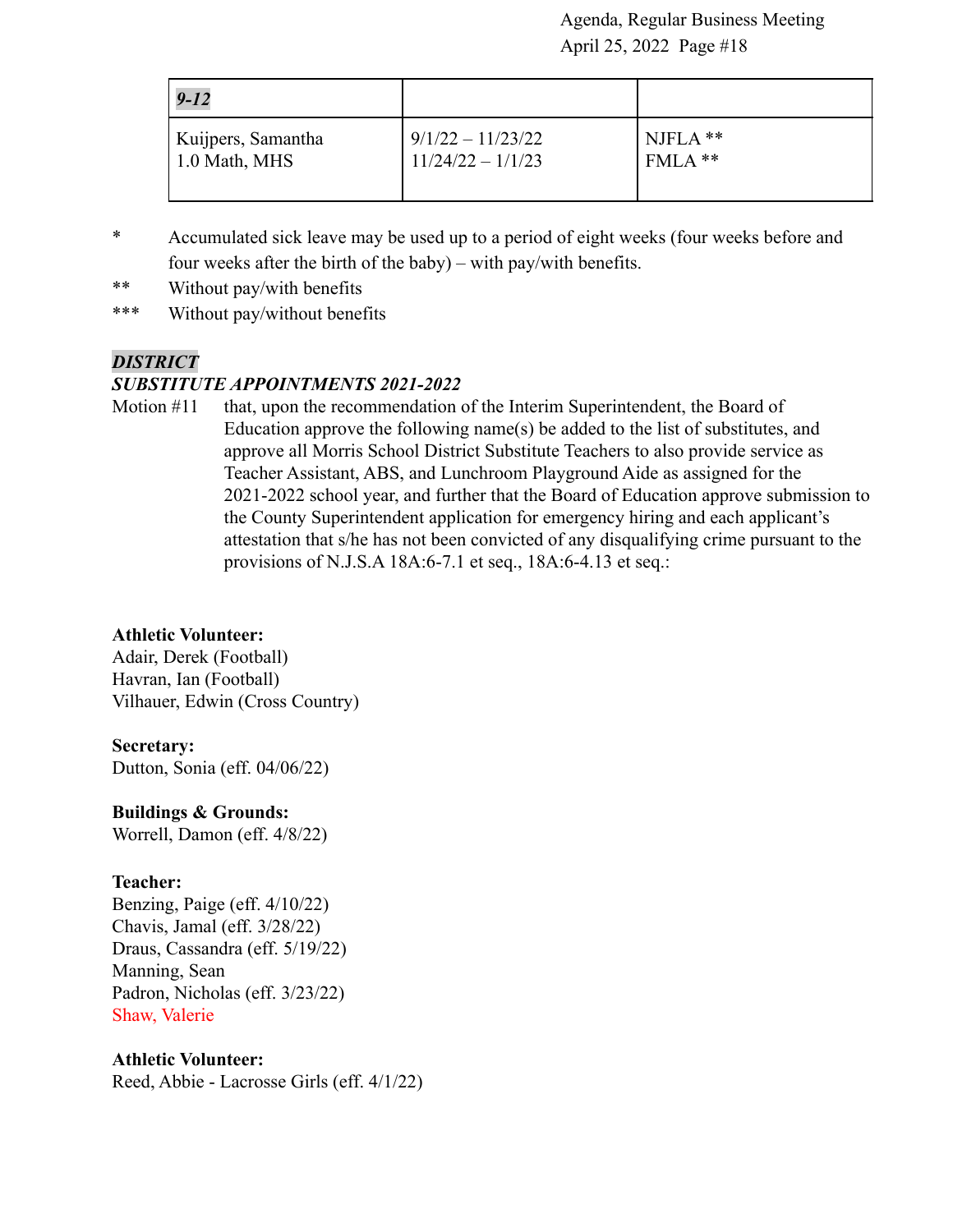#### *JOB DESCRIPTION(S) 2021-2022*

Motion #12 that, upon the recommendation of the Interim Superintendent, the Board of Education approve the following job descriptions:

# *DISTRICT*

- ➢ [Communications & Community Relations Stipend Position](https://drive.google.com/file/d/1ftC7GdzYHcMx3nHBf09orgGNDMFM4a22/view?usp=sharing)
- ➢ [ELL/Bilingual Program Assistant](https://drive.google.com/file/d/1VMVxBBeYkwJ6YX16dFBYQJl1taTpGIED/view?usp=sharing) Stipend
- ➢ [Extended School Year \(ESY\) Site Leader](https://drive.google.com/file/d/19x4OOk8mV2tHgD0TzltuJI4u8zuH_tR6/view?usp=sharing) Stipend
- ➢ [Supervisor of Student Data and Assessment](https://drive.google.com/file/d/1FMXKv0lsLbgsccSCY4sL_BZ0ZcMXFiUQ/view?usp=sharing)

# *PK-8*

➢ [National Society of Black Engineers Program Advisor K-5](https://drive.google.com/file/d/1AU4FINLj9qf80Jv1o03i7E-S3t33cZME/view?usp=sharing) - Stipend

#### *EXTRA PAY 2021-2022*

Motion #13 that, upon the recommendation of the Interim Superintendent, the Board of Education approve the following extra-pay positions for the 2021-2022 school year:

| <b>MORRISTOWN HIGH SCHOOL ATHLETICS</b> |                                         |                   |               |            |                               |
|-----------------------------------------|-----------------------------------------|-------------------|---------------|------------|-------------------------------|
| <b>POSITION</b>                         | <b>STAFF MEMBER</b>                     | <b>YR</b><br>EXP. | <b>SALARY</b> | <b>INC</b> | <b>TOTAL</b><br><b>SALARY</b> |
| $9 - 12$                                |                                         |                   |               |            |                               |
| <b>ATHLETICS - MHS</b>                  |                                         |                   |               |            |                               |
| Lacrosse                                |                                         |                   |               |            |                               |
| Lacrosse Assistant Coach - Boys         | Towns, Desmond                          | 3                 | \$4,887       | NG         | \$4,887                       |
| Lacrosse Assistant Coach - Girls        | Thorsen, Jesse                          |                   | \$4,887       | NG         | \$4,887                       |
| Track & Field                           |                                         |                   |               |            |                               |
| <b>Assistant Coach - Boys</b>           | DiGennaro, Peter $(4/1/22 -$<br>6/30/22 |                   | \$1,672       | NG         | \$1,672                       |
| Assistant Coach - Girls                 | Tabor, Noelle (4/1/22 -<br>6/30/22      |                   | \$1,672       | NG         | \$1,672                       |

| <b>FRELINGHUYSEN MIDDLE SCHOOL ATHLETICS</b> |                          |                               |         |    |         |
|----------------------------------------------|--------------------------|-------------------------------|---------|----|---------|
| <b>POSITION</b>                              | <b>EXP.</b> SALARY   INC | <b>TOTAL</b><br><b>SALARY</b> |         |    |         |
| $PK-8$                                       |                          |                               |         |    |         |
| <b>ATHLETICS - FMS</b>                       |                          |                               |         |    |         |
| Lacrosse Assistant Coach - Boys              | Bueno, Nathalia          |                               | \$1,673 | NG | \$1,673 |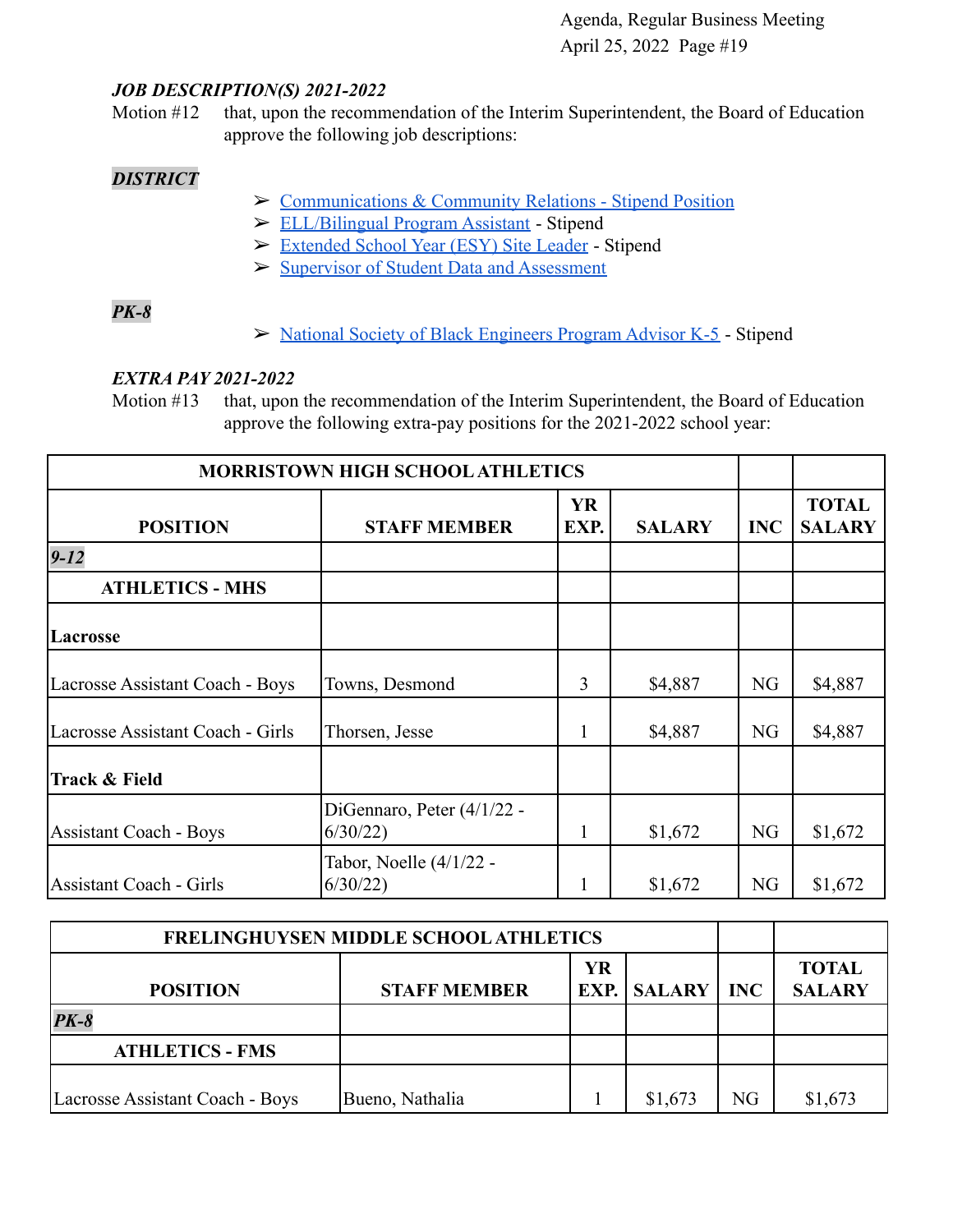| <b>ELEMENTARY CO-CURRICULAR</b>                      |                                         |    |                        |    |                               |
|------------------------------------------------------|-----------------------------------------|----|------------------------|----|-------------------------------|
| <b>POSITION</b>                                      | <b>STAFF MEMBER</b>                     | YR | <b>EXP.</b> SALARY INC |    | <b>TOTAL</b><br><b>SALARY</b> |
| $PK-8$                                               |                                         |    |                        |    |                               |
| <b>CO-CURRICULAR</b><br><b>ELEMENTARY</b>            |                                         |    |                        |    |                               |
| National Society of Black Engineers<br>$K-5$ Advisor | Johnson Sr, Edward (4/1/22 -<br>6/30/22 |    | \$543                  | NG | \$543                         |

# *EXTRA PAY REVISION 2021-2022*

Motion #14 that, upon the recommendation of the Interim Superintendent, the Board of Education approve the following extra-pay positions **(revisions in bold)** for the 2021-2022 school year:

| MORRISTOWN HIGH SCHOOL ATHLETICS                                 |                                                                         |                |                    |            |                               |
|------------------------------------------------------------------|-------------------------------------------------------------------------|----------------|--------------------|------------|-------------------------------|
| <b>POSITION</b>                                                  | <b>STAFF MEMBER</b>                                                     | YR<br>EXP.     | <b>SALARY</b>      | <b>INC</b> | <b>TOTAL</b><br><b>SALARY</b> |
| $9 - 12$                                                         |                                                                         |                |                    |            |                               |
| <b>ATHLETICS - MHS</b>                                           |                                                                         |                |                    |            |                               |
| Track & Field                                                    |                                                                         |                |                    |            |                               |
| Track & Field Assistant Coach - Boys (resigned 3/7/22 - 3/31/22) | Dumas, Kamau                                                            | $\overline{2}$ | \$1,115            | <b>NG</b>  | \$1,115                       |
| <b>Unified Track</b>                                             |                                                                         |                |                    |            |                               |
| Unified Track Coach                                              | Componile, Bernadette<br>(March & April 2022)<br><i>(revised dates)</i> | 5              | $\mathbf S$<br>750 | <b>NG</b>  | \$750                         |
| Unified Track Coach                                              | Corona, Stephanie<br>(May & June 2022)                                  | 1              | S.<br>750          | <b>NG</b>  | S.<br>750                     |

| FRELINGHUYSEN MIDDLE SCHOOL CO-CURRICULAR      |                     |            |               |            |                               |
|------------------------------------------------|---------------------|------------|---------------|------------|-------------------------------|
| <b>POSITION</b>                                | <b>STAFF MEMBER</b> | YR<br>EXP. | <b>SALARY</b> | <b>INC</b> | <b>TOTAL</b><br><b>SALARY</b> |
| $PK-8$                                         |                     |            |               |            |                               |
| <b>CO-CURRICULAR FMS</b>                       |                     |            |               |            |                               |
| National Society of Black Engineers<br>Advisor | Nisbett, Carla      |            | \$905         | NG         | \$905                         |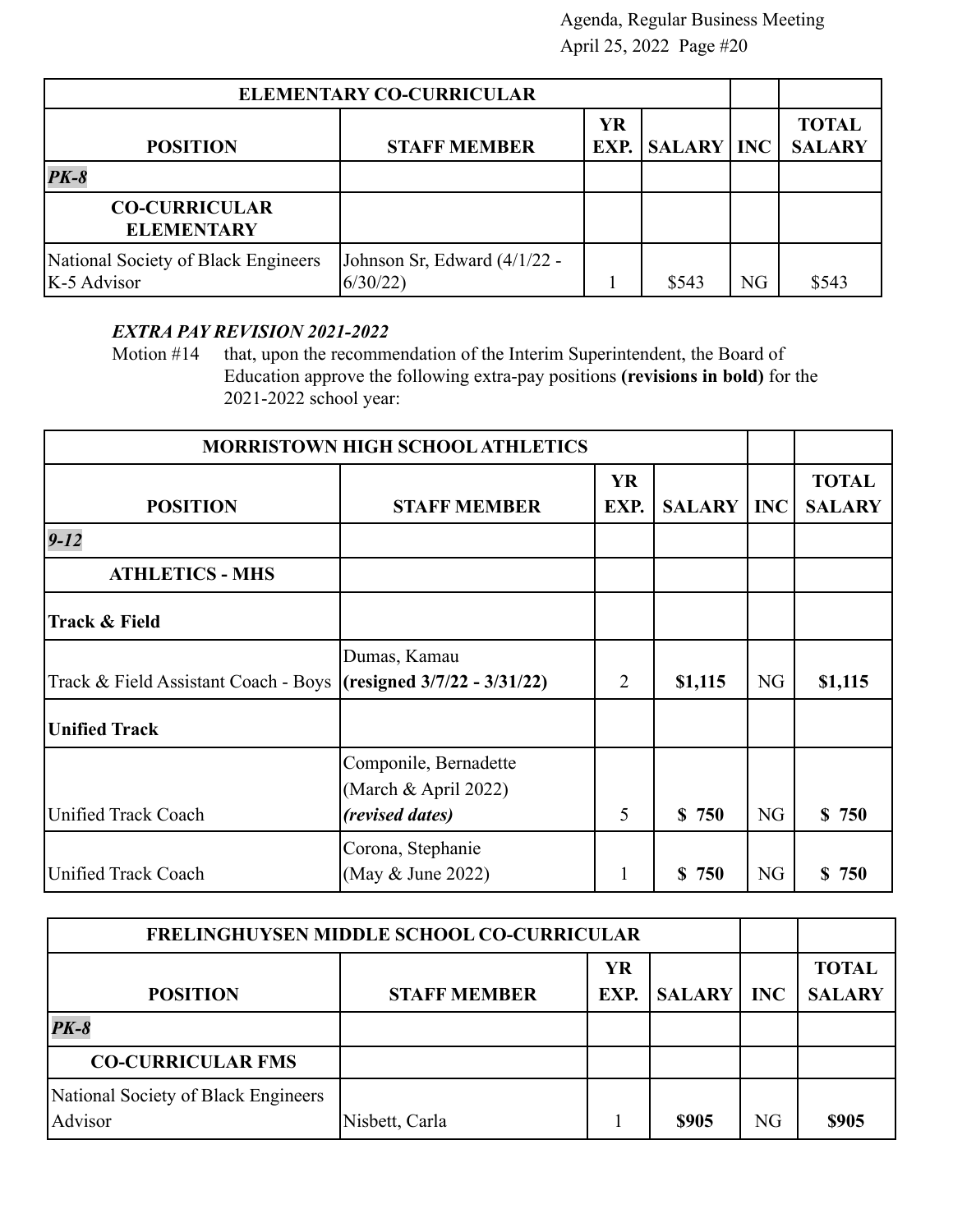| National Society of Black Engineers |                  |   |       |            |       |
|-------------------------------------|------------------|---|-------|------------|-------|
| <b>Advisor</b>                      | Pereyra, Tatiana | - | \$905 | ${\rm NG}$ | \$905 |

# *9-12 AP EXAM PROCTORS 2021-2022 (Revised)*

Motion #15 that, upon the recommendation of the Interim Superintendent, the Board of Education approve the following AP Exam Proctors **(revisions in bold)** for the 2021-2022 school year

| Position: | <b>AP Exam Proctor</b>        |
|-----------|-------------------------------|
| Rate:     | \$125.00 Standard Time        |
|           | \$145.00 Extended Time        |
|           | \$160.00 Back to Back Testing |
| Staff:    | Brown, Stephanie              |
|           | Curran, John                  |
|           | Flynn, Katharyn               |
|           | Furphey, John                 |
|           | Grabell, Rosalie              |
|           | McNally, Barbara              |
|           | Mesias, Phyllis               |
|           | Pallis, Paris                 |
|           | <b>Stroh, Katherine</b>       |
|           | Zawacke, Kathryn              |

**EXPLANATION:** Upon submission of an approved timesheet, AP Exam Proctors will be paid through test fees and local funds.

# *PK-8 COMMUNITY SCHOOL 2021-2022*

Motion #16 that, upon the recommendation of the Interim Superintendent, the Board of Education approve the following Sunrise/Sunset staff. This is retroactive from March 28, 2022 through the end of the fourth marking period, June 22, 2022. Staff will be compensated for actual days worked when school is in session. Any days that Sunrise/Sunset is not operating due to any district closure will not be compensated:

McMahon, Catherine Assistant \$15.00/hr.

*EXPLANATION:* Salaries to be paid out of collected tuition.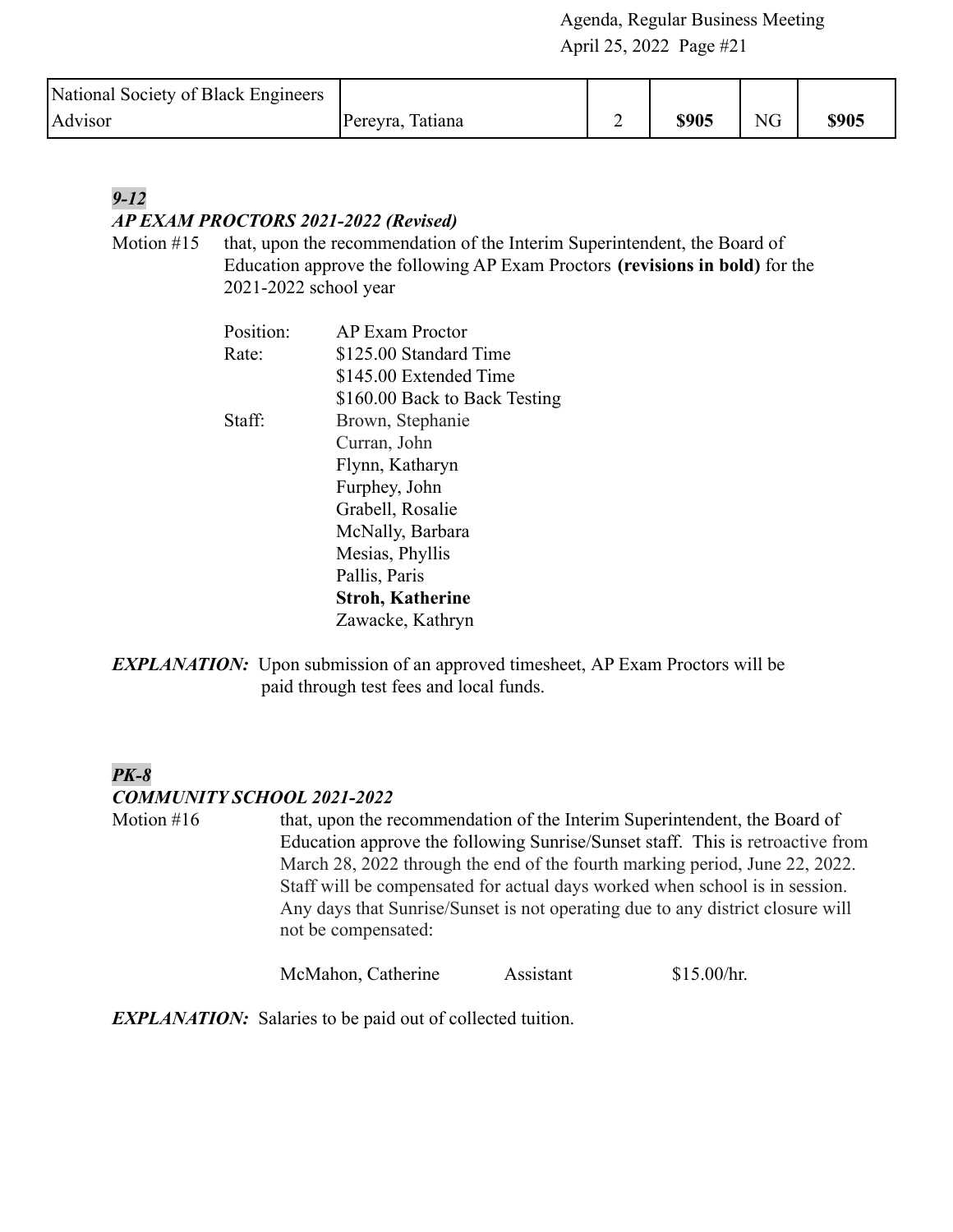#### *PK-8 FMS GRADUATION EXTRA SERVICES 2021-2022*

Motion #17 that, upon the recommendation of the Interim Superintendent, the Board of Education approve compensation to the following employees for providing assistance during the FMS graduation ceremony:

Beadle, Timothy

**EXPLANATION:** Upon submission of an approved timesheet employees will be compensated at 1/140th their hourly rate.

# *PK-8*

#### *FMS GRADUATION SECURITY COVERAGE 2021-2022*

Motion #18 that, upon the recommendation of the Interim Superintendent, the Board of Education approve the following security staff for **FMS** Graduation on June **21**, 2022:

| Date:  | June 21, 2022                                   |
|--------|-------------------------------------------------|
| Staff: | Not to exceed five $(5)$ hours per staff member |
|        | Twenty Five (25) hours in total                 |
| Funds: | Local                                           |
| Staff: | Ashmont, Albert                                 |
|        | Bailey, Charles                                 |
|        | Bell, Beverly                                   |
|        | Cetrulo, Robert                                 |
|        | Chambliss, Barron                               |
|        | Edmondson, Christopher                          |
|        | Hernandez, Albert                               |
|        | Mantone, Jerald                                 |
|        | Norton, Nicholas                                |
|        | Schmidt, Edward                                 |
|        | Singleton, Melissa                              |
|        | Trizzino, James                                 |
|        | Vorhies, Cara                                   |
|        | Weber, John                                     |

**EXPLANATION:** Upon submission of an approved timesheet, the above staff members will be compensated as per contract language.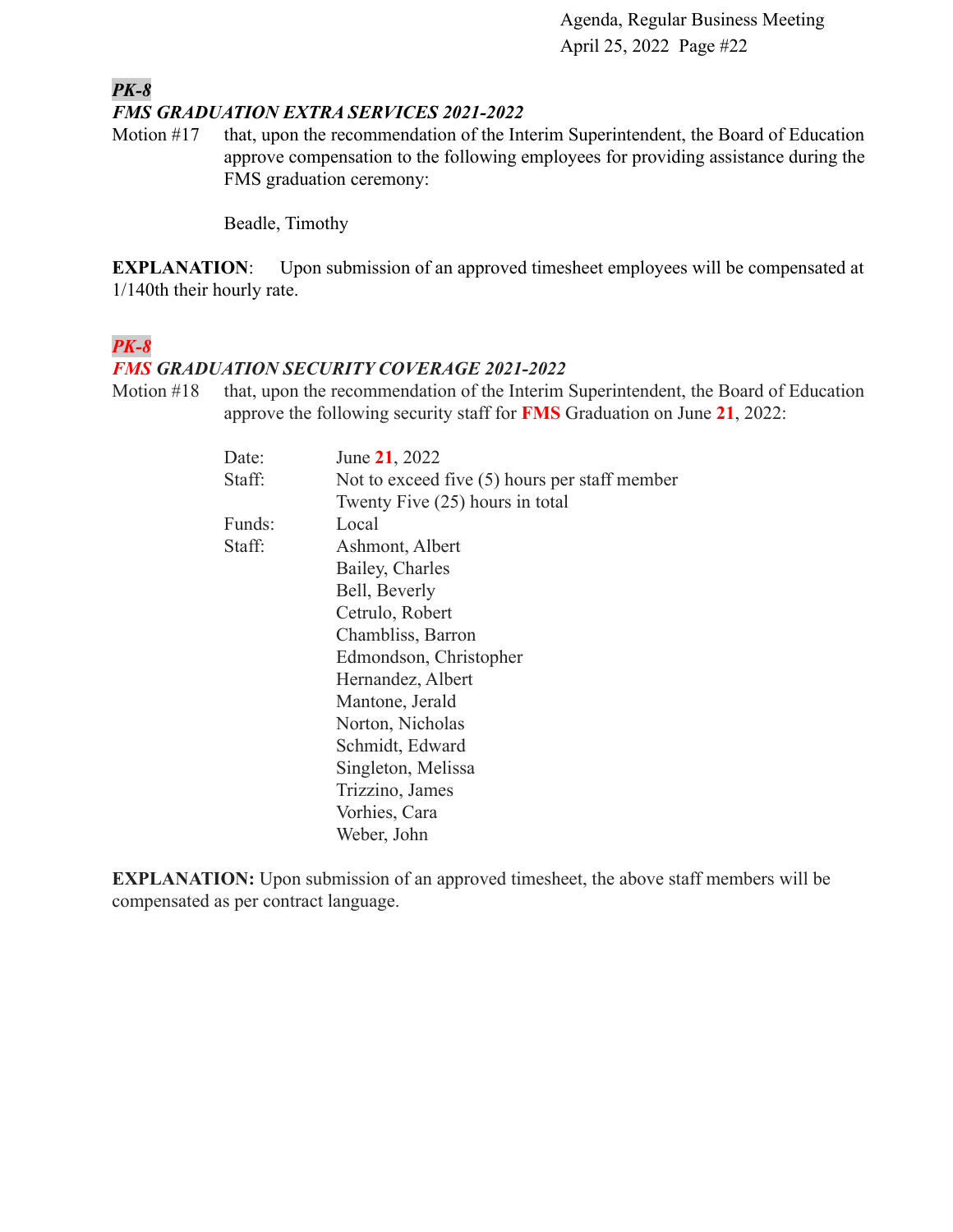# *PK-8 FMS FIELD TRIP 2021-2022*

Motion #19 that, upon the recommendation of the Interim Superintendent, the Board of Education approve the following chaperones for the 2021-2022 field trip for the FMS eighth grade students to Philadelphia PA

| Program:     | Field Trip to Philadelphia, PA |
|--------------|--------------------------------|
| Description: | Chaperones                     |
| Dates:       | June 9, 2022 (day trip)        |
|              | June 10, 2022 (day trip)       |
| Funding:     | FMS - HSA                      |
| Rate:        | As per contract language       |
| Staff:       | Adler, Kathleen                |
|              | Bozza, Amy                     |
|              | Burdge, Jeffrey                |
|              | Bueno, Natalia                 |
|              | Carey, Susan                   |
|              | Downing, Sean                  |
|              | Daly, Ashley                   |
|              | Enderley, Judith               |
|              | Erb, Lauren                    |
|              | Erlenborn, Gillian             |
|              | Ferrara, Allison Marie         |
|              | Forman, Annemarie              |
|              | Hammond, Aatifa                |
|              | Jackson, Mikal                 |
|              | Jimenez, Elizabeth             |
|              | Minerowicz, Carly              |
|              | Molinaro, Jean-Marie           |
|              | Perez, Cynthia                 |
|              | Profita, Nicole                |
|              | Rogers-Martin, Dayjahnae       |
|              | Sandelli, Barbara              |
|              | Scheerer, Harrison             |
|              | Smith, Taylor                  |
|              |                                |

**EXPLANATION**: Upon submission of an approved timesheet, staff member will be compensated as outlined above.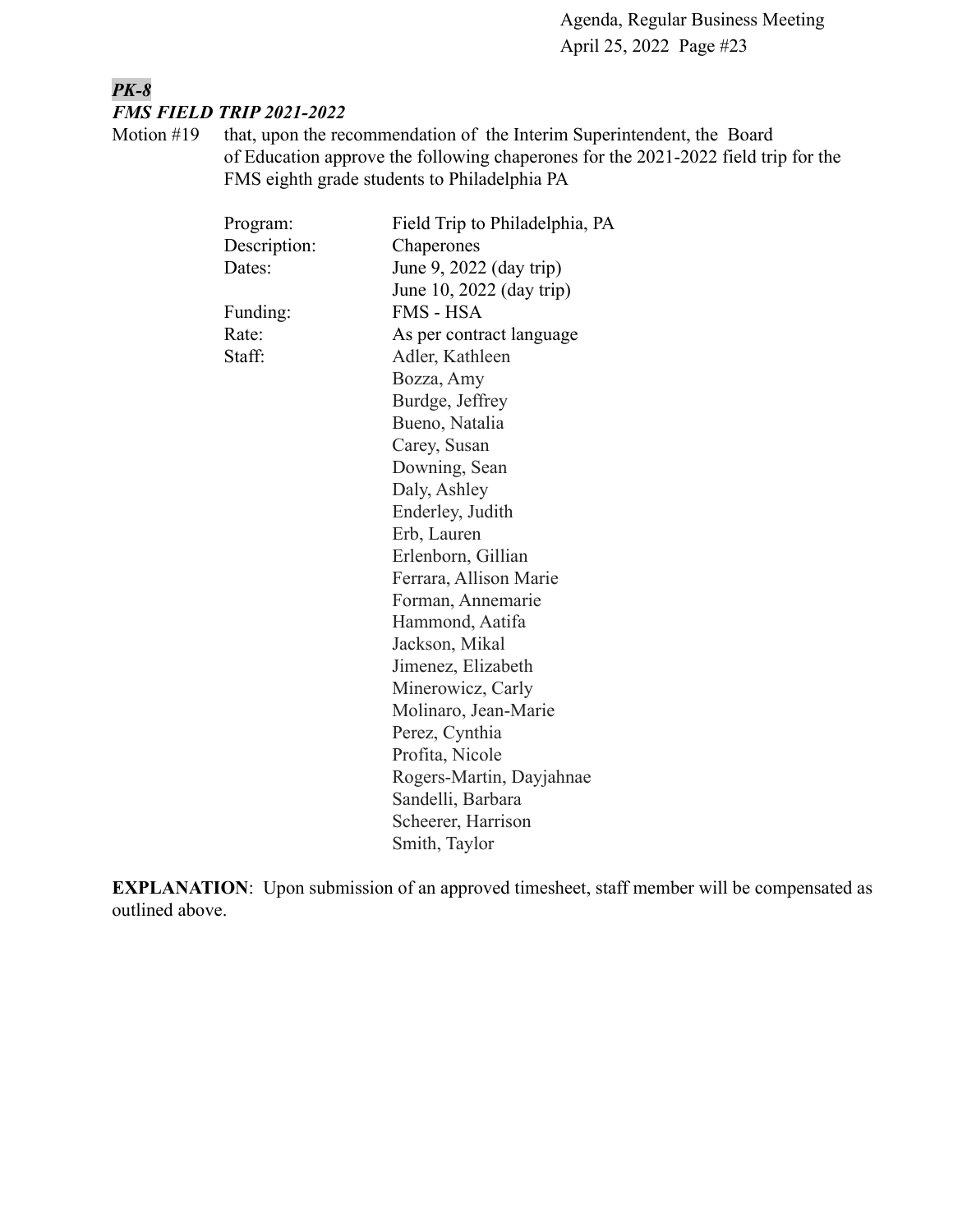#### *PK-8 FMS FIELD TRIP*

Motion #20 that, upon the recommendation of the Interim Superintendent, the Board of Education approve the following Morris School District nurses for the 2021-2022 field trips for FMS students to Philadelphia, PA.

| Program:     | Two FMS Field Trips to Philadelphia, PA |  |
|--------------|-----------------------------------------|--|
| Description: | <b>Nurses</b>                           |  |
| Dates:       | June 9, 2022 (day trip)                 |  |
|              | June 10, 2022 (day trip)                |  |
| Funding:     | Local                                   |  |
| Rate:        | As per contract language                |  |
| Staff:       | Glueck, Evelyn (June 9, 2022)           |  |
|              | Goss, Margaret (June 9, 2022)           |  |
|              | Mendez, Paula (June 10, 2022)           |  |
|              | Mojena, Laura (June 10, 2022)           |  |

**EXPLANATION:** Upon submission of an approved timesheet, staff members will be compensated per contract language.

# *9-12 MHS GRADUATION 2021-2022*

Motion #21 that, upon the recommendation of the Interim Superintendent, the Board of Education approve compensation to the following employee for providing assistance to students in the preparation and presentation of speeches at the MHS graduation ceremony:

Laudadio, Cynthia

**EXPLANATION:** This employee will work with students for up to a maximum of 7 hours assisting them with the writing and the presentation of their speeches at the MHS 2022 Graduation ceremony. Upon submission of an approved timesheet the employee will be compensated at her hourly rate.

Motion #22 that, upon the recommendation of the Interim Superintendent, the Board of Education approve compensation to the following employees for providing band/choir assistance during the MHS graduation ceremony:

> Gallagher, David Scott, Christine

*EXPLANATION:* Upon submission of an approved timesheet employee will be compensated at their hourly rate.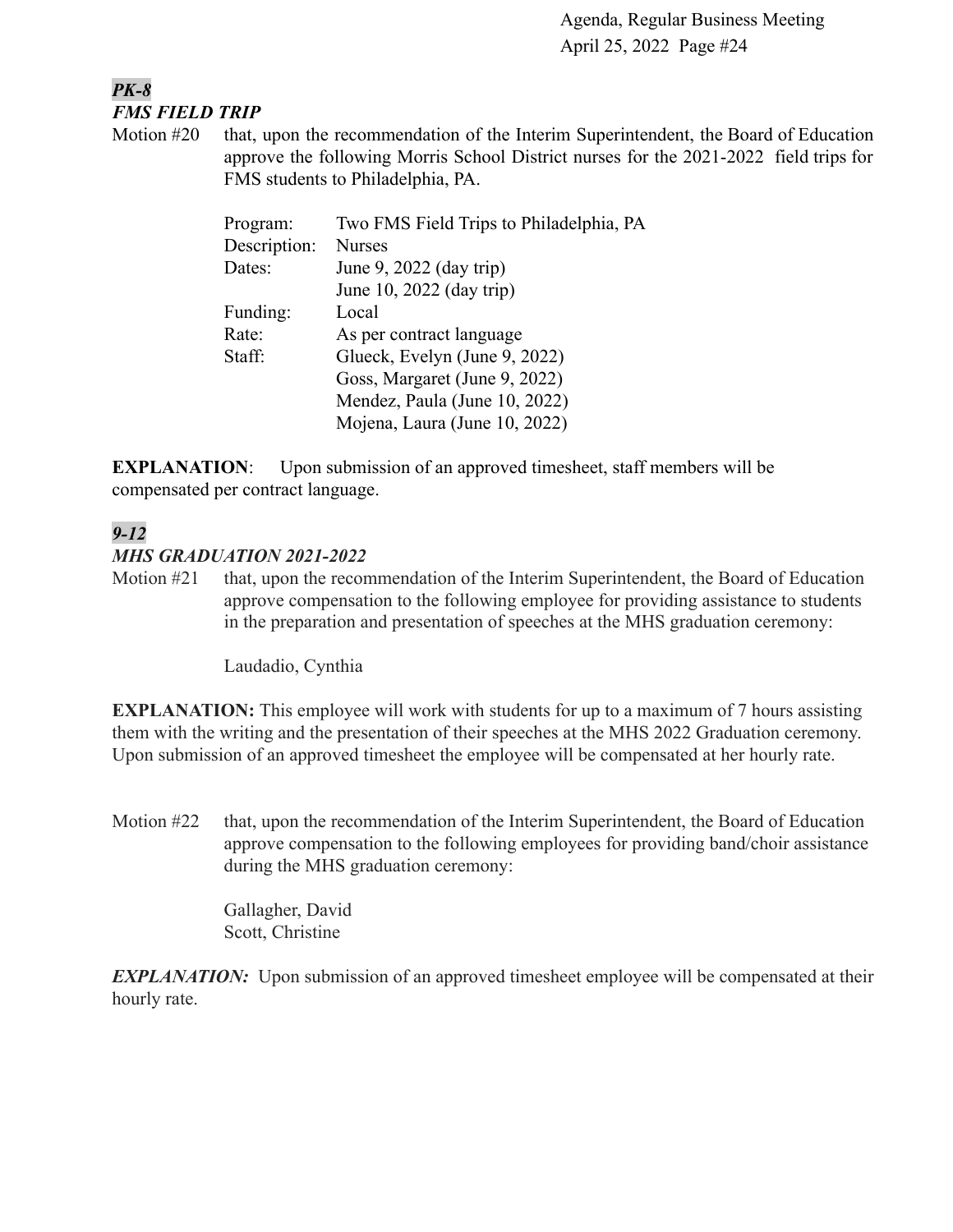#### *9-12 MHS GRADUATION SECURITY COVERAGE 2021-2022*

Motion #23 that, upon the recommendation of the Interim Superintendent, the Board of Education approve the following security staff for MHS Graduation on June 22, 2022:

| Date:  | June 22, 2022                                   |
|--------|-------------------------------------------------|
| Staff: | Not to exceed five $(5)$ hours per staff member |
|        | Twenty Five (25) hours in total                 |
| Funds: | Local                                           |
| Staff: | Ashmont, Albert                                 |
|        | Bailey, Charles                                 |
|        | Bell, Beverly                                   |
|        | Cetrulo, Robert                                 |
|        | Chambliss, Barron                               |
|        | Edmondson, Christopher                          |
|        | Hernandez, Albert                               |
|        | Mantone, Jerald                                 |
|        | Norton, Nicholas                                |
|        | Schmidt, Edward                                 |
|        | Singleton, Melissa                              |
|        | Trizzino, James                                 |
|        | Vorhies, Cara                                   |
|        | Weber, John                                     |

**EXPLANATION:** Upon submission of an approved timesheet, the above staff members will be compensated as per contract language.

# *9-12*

#### *MHS PROJECT GRADUATION SECURITY COVERAGE 2021-2022*

Motion #24 that, upon the recommendation of the Interim Superintendent, the Board of Education approve the following security staff for MHS Project Graduation on June 22, 2022 and June 23, 2022:

| Date:  | June 22, 2022 and June 23, 2023      |
|--------|--------------------------------------|
| Staff: | Not to exceed four (4) staff members |
|        | Thirty (30) hours in total           |
| Funds: | Local                                |
| Staff: | Ashmont, Albert                      |
|        | Bailey, Charles                      |
|        | Bell, Beverly                        |
|        | Cetrulo, Robert                      |
|        | Chambliss, Barron                    |
|        | Edmondson, Christopher               |
|        | Hernandez, Albert                    |
|        | Mantone, Jerald                      |
|        | Norton, Nicholas                     |
|        | Schmidt, Edward                      |
|        | Singleton, Melissa                   |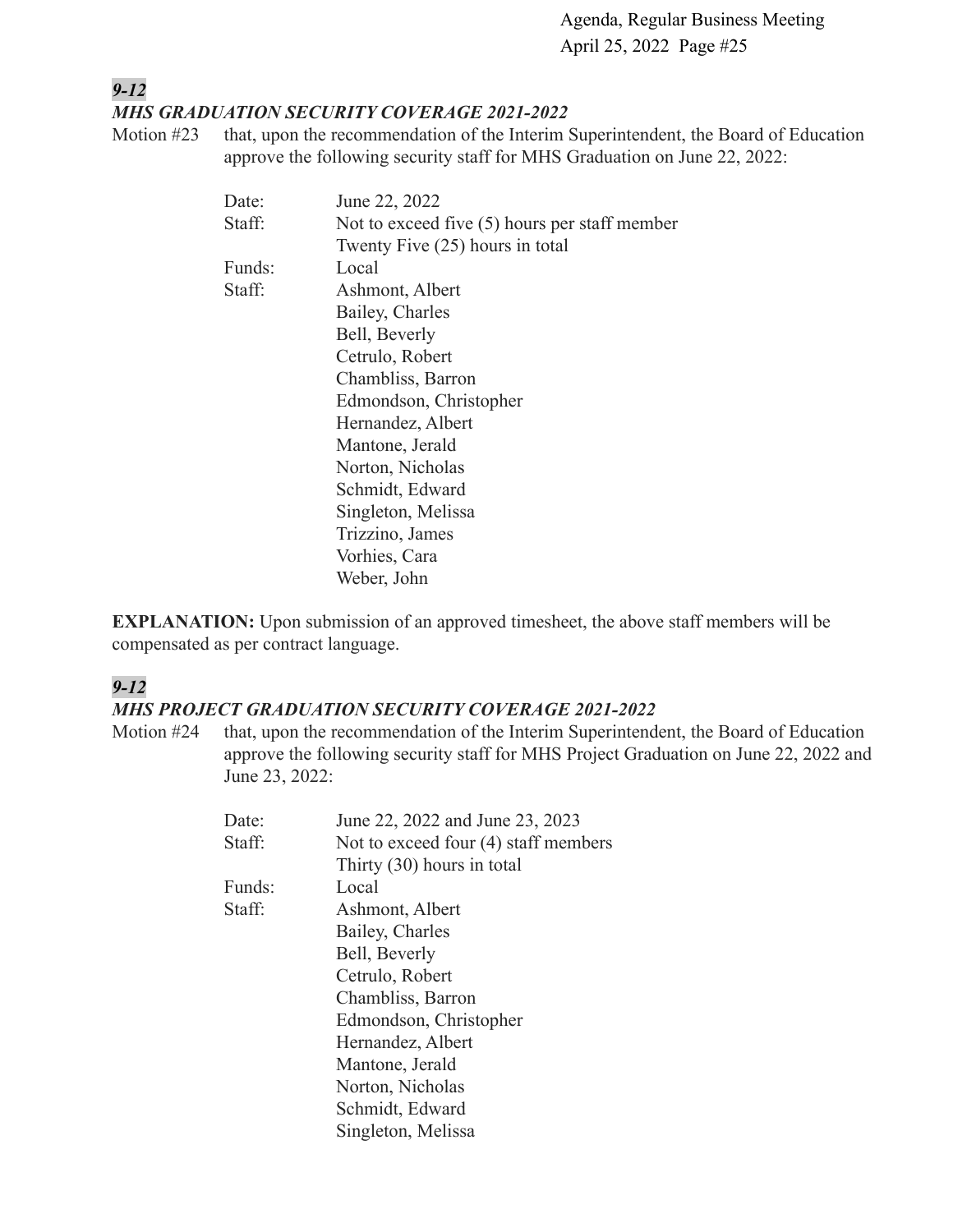Trizzino, James Vorhies, Cara Weber, John

**EXPLANATION:** Upon submission of an approved timesheet, the above staff members will be compensated as per contract language.

#### **HUMAN RESOURCES/CURRICULUM** *PK-8*

#### *2021-2022 ARP AFTER SCHOOL PROGRAM (revised)*

Motion #25 that, upon the recommendation of the Interim Superintendent and the Board Curriculum Committee, the Board of Education approve the ARP After School Program at each of the elementary schools for the 2021-2022 school year.

| Program:                               | <b>ARP After School Program</b>                                                                                                  |  |
|----------------------------------------|----------------------------------------------------------------------------------------------------------------------------------|--|
| Description:                           | Academic support for grades K-5                                                                                                  |  |
|                                        | The Afterschool Program through ARP-ESSER (American Rescue<br>Plan Elementary and Secondary Schools Emergency Relief) will       |  |
|                                        | provide expanded learning time for identified students grades 2-5.                                                               |  |
|                                        | The program will total 10 weeks and will provide 6 weeks dedicated<br>weeks of math support and 4 dedicated weeks of ELA support |  |
|                                        | (timeframes based on the diagnostic and Start Strong data).                                                                      |  |
| Dates:                                 | January, 2022 - June, 2022                                                                                                       |  |
| <b>Funding Source:</b>                 | ARP grant                                                                                                                        |  |
| Rate:                                  | \$50 hr.                                                                                                                         |  |
| Staff:                                 | Allocco, Christina                                                                                                               |  |
|                                        | Benzing, Paige *                                                                                                                 |  |
| <b>Biller, Heidi</b><br>Brown, Jeffrey |                                                                                                                                  |  |
|                                        |                                                                                                                                  |  |
|                                        | Grosso, Lauren                                                                                                                   |  |
|                                        | Hollenbeck, Kelly                                                                                                                |  |
|                                        | Kim, Ellen                                                                                                                       |  |
|                                        | Lewis-Lahey, Anthony                                                                                                             |  |
|                                        | Martell, Marlene                                                                                                                 |  |
|                                        | McClain, Carolyn                                                                                                                 |  |
|                                        | Pistner, Blake                                                                                                                   |  |
|                                        | Polesovsky, Mia                                                                                                                  |  |
|                                        | Reit, Jenna *                                                                                                                    |  |
|                                        | Salas, Teddie                                                                                                                    |  |
|                                        | Short, Mar Kate                                                                                                                  |  |
|                                        | Toye, Crystal                                                                                                                    |  |
|                                        | Wolff, Amanda                                                                                                                    |  |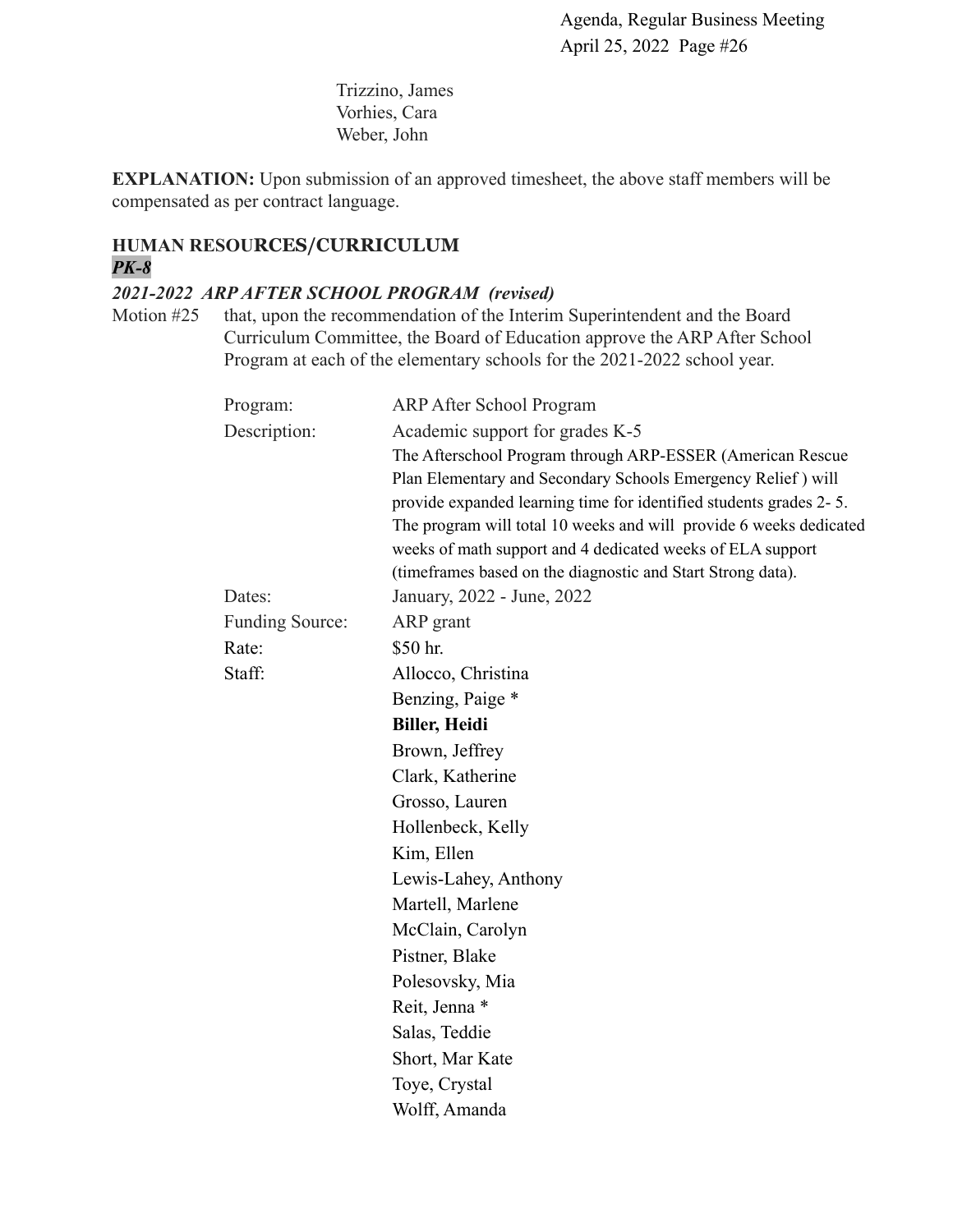#### **Subs:**

Bruno, Kimberly Cardona, Daniella Culmone, Gloria Graham, Kristin Kwiatkoski, Erin **Lagos, Claudia Mawyin, David** Pencinger, Jennifer Richardson, Nicole Smith, Ellis

#### \* - Student teacher

*EXPLANATION:* Upon submission of an approved timesheet, staff member will be compensated as outlined above.

# *BILINGUAL OUTREACH 2021-2022 (revised)*

Motion #26 that, upon the recommendation of the Interim Superintendent, and the Board Curriculum Committee, the Board of Education approve the following Morris School District certificated staff to the Bilingual Outreach Program:

| Program:               | <b>Bilingual Outreach Teachers</b>                      |  |
|------------------------|---------------------------------------------------------|--|
| Description:           | Serve as sister school liaison and community outreach   |  |
|                        | worker for Title III (EL, Immigrant) students and their |  |
|                        | families at school-based, district-wide and community   |  |
|                        | based locations.                                        |  |
| Dates:                 | September, $2021 - June$ , $2022$                       |  |
| Rate:                  | \$2,500 each; *\$1,250 each                             |  |
| <b>Funding Source:</b> | Title III                                               |  |

Staff:

# *PK-8*

Colon, Vanessa (AV/SX) Esteves, Cecilia (NP)\* Jackson, Mikal (FMS)\* Mawyin, David (HC/AH)\* Oesterle, Victoria (FMS)\* Pulgarin, Sandra (MHS) Restrepo, Maria (WD/TJ) Umanzor, Abigail (HC/AH)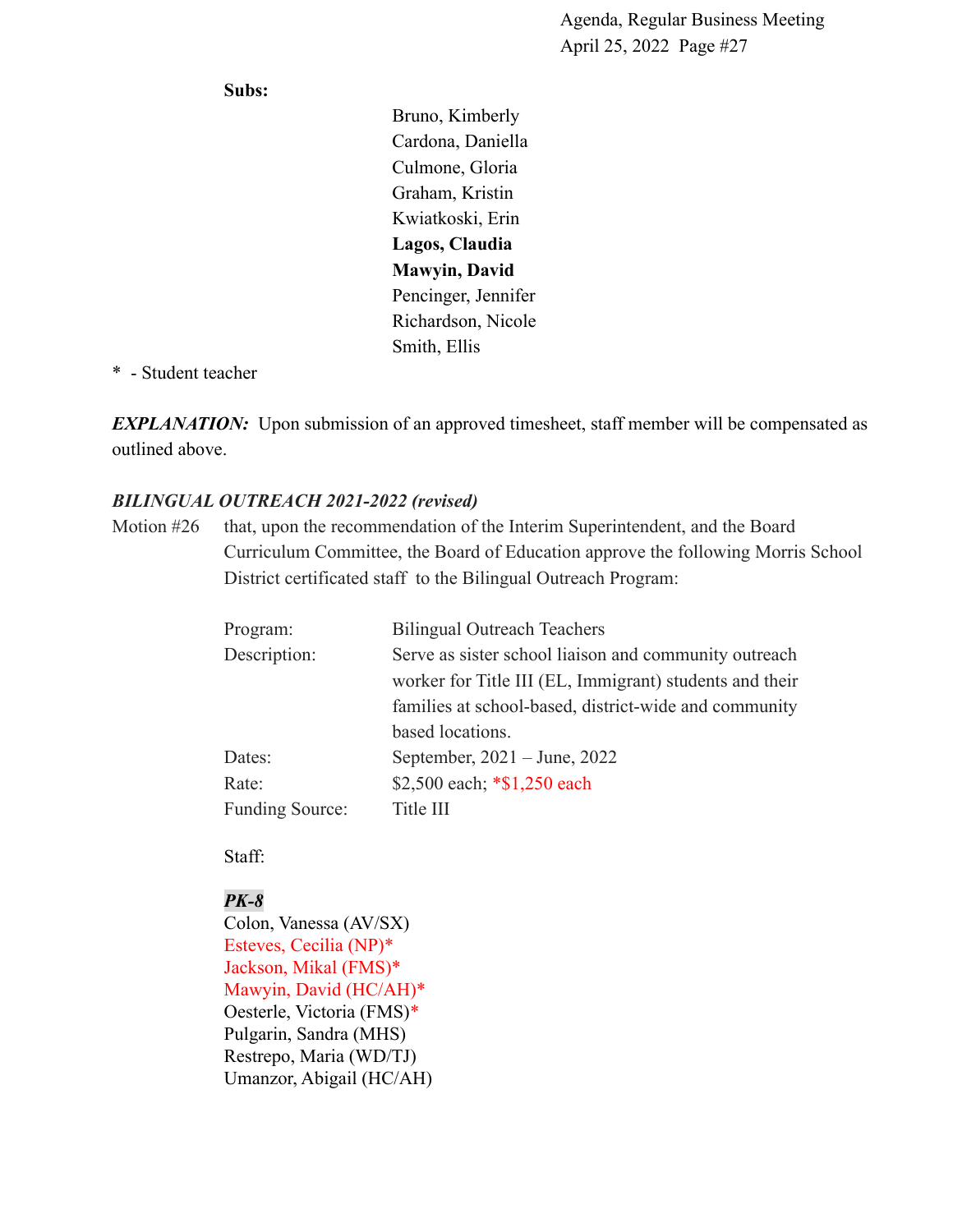#### *DISTRICT* **Vila Chave, Maria (District)**

# *PK-8 K-5 NSBE JR. CHAPTER*

Motion #27 that, upon the recommendation of the Interim Superintendent, and the Board Curriculum Committee, the Board of Education approve the K-5 NSBE Jr. Chapter for the school year 2022-2023:

| K-5 NSBE Jr. Chapter                                      |
|-----------------------------------------------------------|
| The NSBE (National Society of Black Engineers) is a       |
| national organization with very few chapters in the       |
| northeast, especially at the K-5 level. We will continue  |
| running the chapters at FMS & MHS and expand by           |
| starting a new chapter at the K-5 level to be held at the |
| Neighborhood House.                                       |
| March, 2022 - June, 2022                                  |
| <b>Title IV</b>                                           |
| Stipend (one advisor)                                     |
| Johnson III, Edward                                       |
|                                                           |

# *9-12*

#### *MHS GRADUATION RECOVERY GRIT PROGRAM*

Motion #28 that, upon the recommendation of the Interim Superintendent, and the Board Curriculum Committee, the Board of Education approve the following:

| Program:               | <b>MHS Graduation Recovery Program</b>                  |  |
|------------------------|---------------------------------------------------------|--|
| Description:           | Extra support to seniors in danger of graduation due to |  |
|                        | academic progress.                                      |  |
| Dates:                 | April, 2022 - June, 2022                                |  |
| <b>Funding Source:</b> | <b>ESSER II / ARP</b>                                   |  |
| Rate:                  | As per contract language, staff will be compensated     |  |
|                        | for a 7th period.                                       |  |

Campbell, Michael (CCFP/Woods) Colfax, Erin (Science) Dajer, Luis (BLLA) Daly, Matthew (English) Diamond, Paige (US History 2) Heinecke, Christine (Personal Finance) Kopman, Amber Leigh (English) Izsa, Robert (PE/Health) Kopmann, Amber (English) O'Rourke, Kaitlyn (BL Math) Serra Jr., Michael (Math)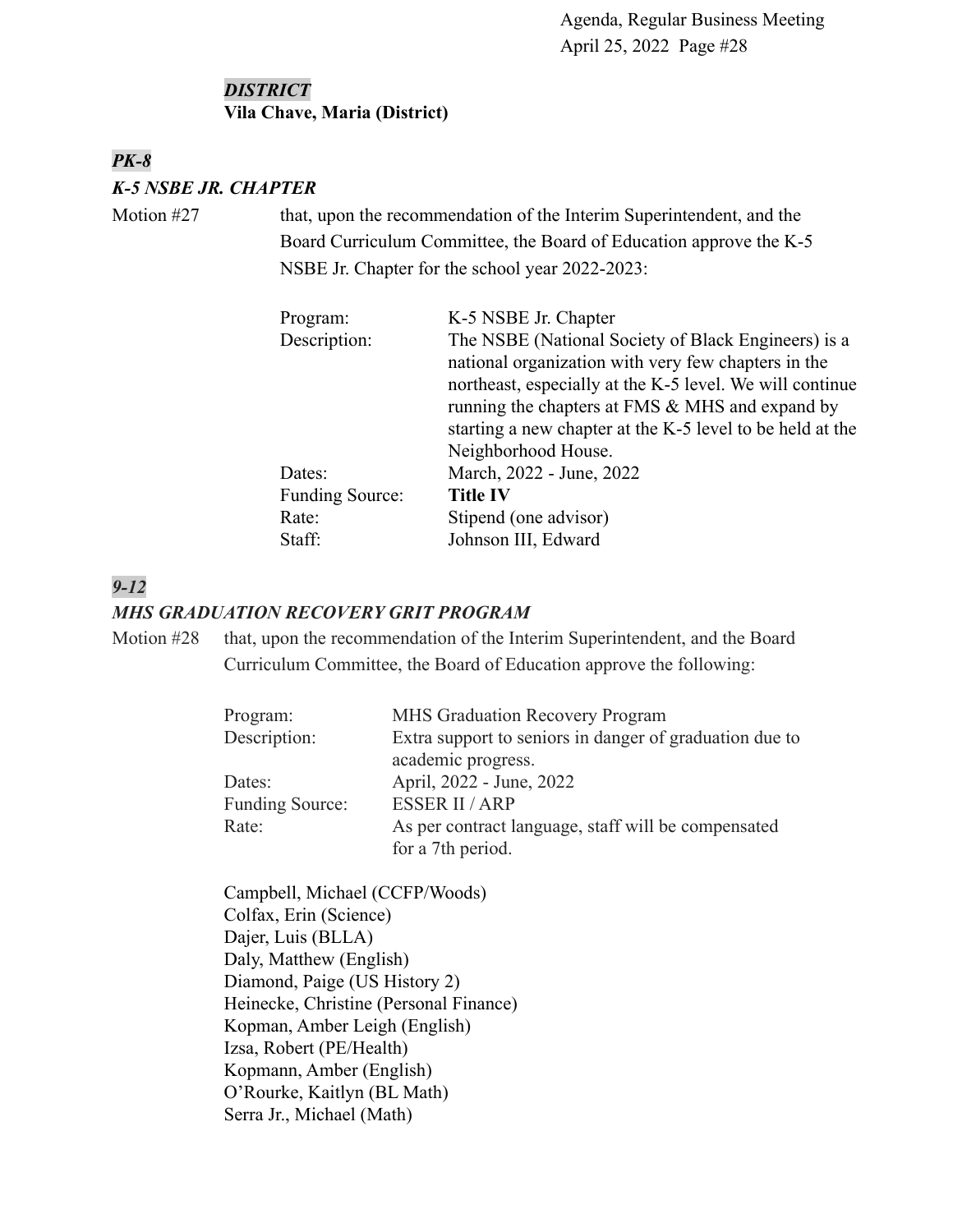#### *DISTRICT SUMMER 2022 ALL SUMMER EMPLOYMENT PENDING FUNDING AND ENROLLMENT SUMMER*

Motion #29 that, upon the recommendation of the Interim Superintendent, the Board of Education approve the appointment of the following and payment upon submission of approved time sheets for the staff listed on the following pages (highlighted motions previously approved), and further that the Board of Education approve the submission to the County Superintendent applications for emergency hiring and each applicant's attestation that s/he has not been convicted of any disqualifying crime pursuant to the provisions of N.J.S.A. 18a:6-7.1 et seq., 18:39-17 et seq.; 18A:6-4.13 at seq.:

| Posting:          | $\#G2$                                                            |  |
|-------------------|-------------------------------------------------------------------|--|
| Position:         | Special Education Extended School Year Program Coordinator        |  |
| Program:          | PreK-12 Special Education                                         |  |
| Dates:            | April 5, 2022 - June 30, 2022                                     |  |
|                   | July 1, 2022 – July 29, 2022                                      |  |
| Stipend:          | \$7,000                                                           |  |
| Funding:          | Local                                                             |  |
| Staff:            | Herbert, Patricia                                                 |  |
| <b>Posting:</b>   | #G5                                                               |  |
| Program:          | <b>CST Services</b>                                               |  |
| Description:      | Child Study Teams are needed during the summer for IEP            |  |
|                   | development, parent conferences, and scheduling in compliance     |  |
|                   | with state and federal regulations. General and special education |  |
|                   | teachers participate in eligibility and IEP meetings, as required |  |
|                   | by the state administrative code.                                 |  |
| Dates:            | June 23, 2022 – June 30, 2022                                     |  |
|                   | July 1, 2022 - August 31, 2022                                    |  |
| Funding:          | <b>Local Funds</b>                                                |  |
| Hrs/Compensation: | Not to exceed 750 hours total at $1/140^{th}$                     |  |
| Staff:            | All MSD certificated staff and CST staff                          |  |
| <b>Posting:</b>   | # $G5A$                                                           |  |
| Program:          | <b>CST</b> Evaluations                                            |  |
| Description:      | Child Study Teams are needed during the summer to process         |  |
|                   | evaluations                                                       |  |
| Dates:            | June 23, 2022 – June 30, 2022                                     |  |
|                   | July 1, 2022 - August 31, 2022                                    |  |
| Funding:          | <b>Local Funds</b>                                                |  |
| Hrs/Compensation: | Not to exceed 50 evaluations to<br>be paid<br>per contract;       |  |
|                   | \$350/evaluation                                                  |  |
| Staff:            | All CST evaluation staff                                          |  |
|                   |                                                                   |  |

| <b>Posting:</b> | #G6                                    |
|-----------------|----------------------------------------|
| Program:        | <b>Summer Nursing Services Project</b> |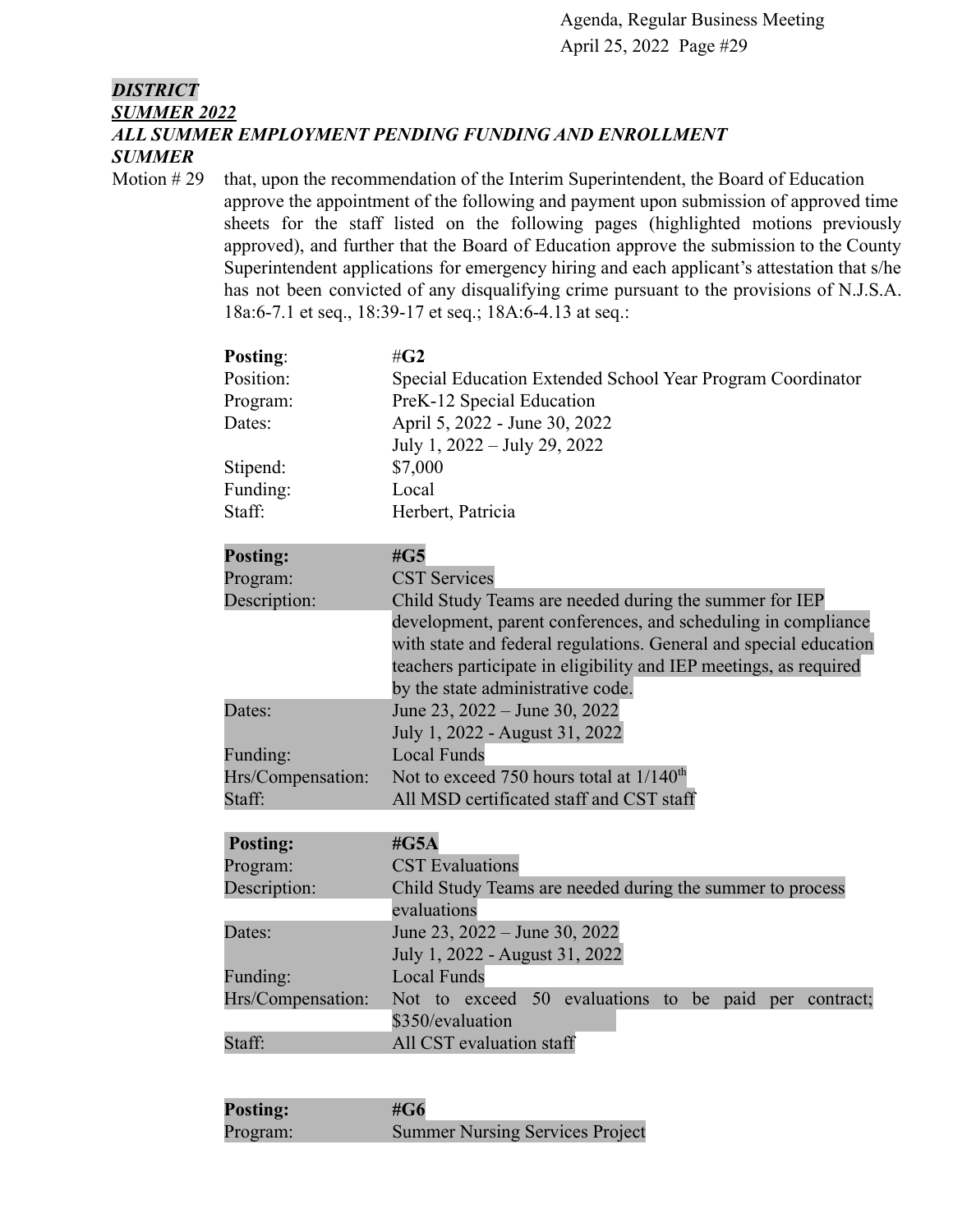| Description: | To complete paperwork for required immunizations and new         |
|--------------|------------------------------------------------------------------|
|              | enrollee records.                                                |
| Dates:       | June 23, $2022 -$ June 30, 2022                                  |
|              | July 1, 2022 – August 31, 2022                                   |
| Funding:     | <b>Local Funds</b>                                               |
|              | Hrs./Compensation: Not to exceed 560 hours total at $1/140^{th}$ |
| Staff:       | All MSD nursing staff                                            |

**EXPLANATION:** Upon submission of an approved timesheet, staff member will be compensated as outlined above.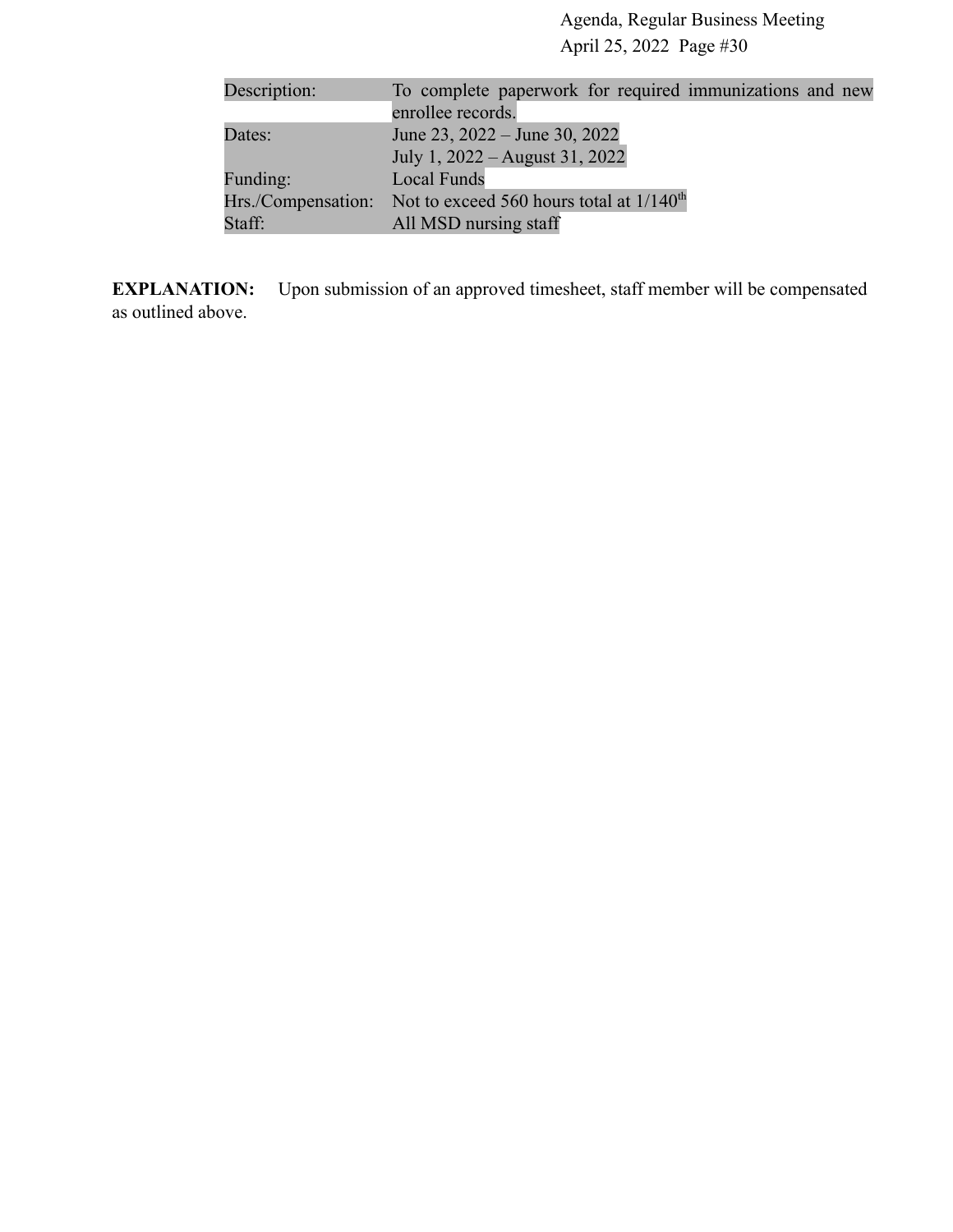#### **BUSINESS MATTERS**

#### *DISTRICT*

**Financial Reports**

#### Motion #1 **Financial Reports of the Secretary to the Board of Education**

that the Board of Education approve the following financial report as on file in the Business Administrator's office for the month of **[February 2022](https://drive.google.com/file/d/1_U3Hto9QK3w9lu67Qs_TOmLvAGY_bb9n/view?usp=sharing)**

> Fund 10 -- General Fund Fund 20 -- Special Revenue Fund Fund 30 -- Capital Projects Fund Fund 40 -- Debt Service Fund

#### **Statement of Cash Balances**

that the Board of Education accept the Statement of Cash Balances for the month of **[February 2022](https://drive.google.com/file/d/1TMJvxccJTCwWBQnq8_rcQ1DyJc23btC1/view?usp=sharing)** which are reconciled with the Board Secretary's Reports by fund for that month.

- Motion #2 Pursuant to N.J.A.C. 6A:23-2.11 (c) 3, we certify that as of **February 2022** after review of the Secretary's monthly financial report (appropriations section) and upon consultation with the appropriate district officials, to the best of our knowledge, no major account or fund has been over expended in violation of N.J.A.C. 6A:23-2.11(a) and that sufficient funds are available to meet the district's financial obligations for the remainder of the fiscal year.
- Motion #3 Pursuant to N.J.A.C. 6A:23-2.11 (c) 4, I certify that as of **February 2022** no budgetary line item account has been over-extended in violation of N.J.A.C. 6A:23-2.11 (b).

Business Administrator/Board Secretary Date

\_\_\_\_\_\_\_\_\_\_\_\_\_\_\_\_\_\_\_\_\_\_\_\_\_\_\_\_\_\_\_\_\_\_\_\_\_ **April 25, 2022**

# *DISTRICT*

*BUDGET TRANSFERS*

Motion #4 that, upon the recommendation of the Interim Superintendent, the Board of Education . approve the Budget Transfers as on file in the Business Administrator's Office for the 2021-2022 budget through **[February 2022.](https://drive.google.com/file/d/1-lZpbHWOGPJ4xhaiGXqDmkXZhPQJasw1/view?usp=sharing)**

# *DISTRICT*

*BILLS LIST 2021-2022*

Motion #5 that, upon the recommendation of the Interim Superintendent, the Board of Education approve the attached 2021-2022 bills list for the period ending:

> **March 31, 2022 & April 15, 2022 (payroll) [April 4, 2022](https://drive.google.com/file/d/1Gd3wi6fAurqlVQQ5iF4T79GslMTdoKaJ/view?usp=sharing) & [April 25, 2022](https://drive.google.com/file/d/1pkBJyjPuVJnDL3602kP3Xit01F0shLl5/view?usp=sharing)**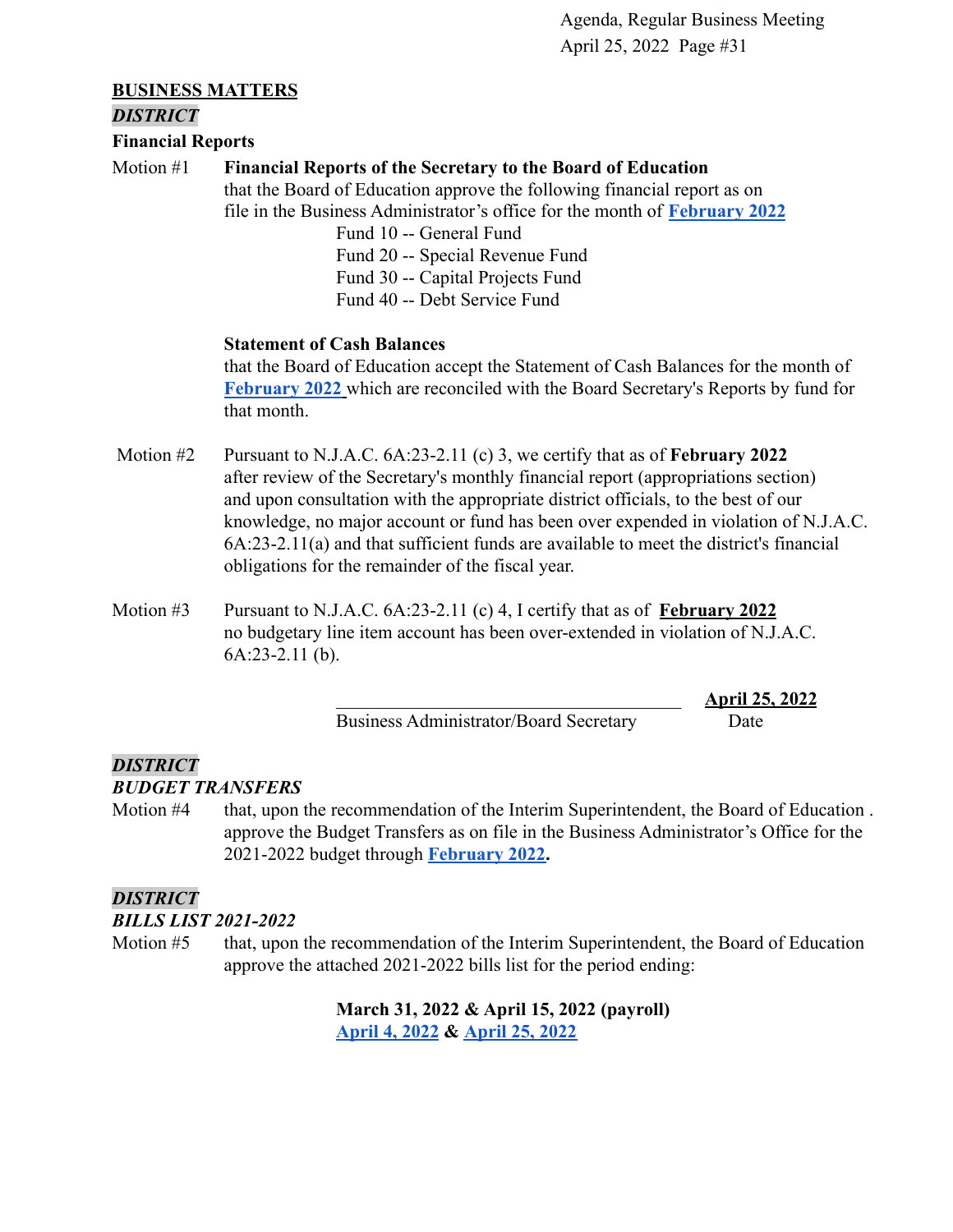# *DISTRICT*

#### *2022 SAFETY GRANT PROGRAM*

Motion #6 that, upon the recommendation of the Interim Superintendent, the Board of Education approve the submission of a grant application for the 2022 Safety Grant Program through the New Jersey School Boards Association Insurance Group's ERIC-West Sub fund for the purposes described in the application, in the amount of \$41,500 for the period July 1, 2022 through June 30, 2023.

#### **EXPLANATION**

Funding for the Safety Grant program will be used for continuing the phase-in of a new lock down notification system for each school. This will cover the cost for one elementary school and was reviewed in the March Finance Committee.

# *PK-8*

# *ARP STABILIZATION GRANT - Community School*

Motion #7 that upon the recommendation of the Interim Superintendent, the Board of Education approve the submission of the ARP Stabilization Grant application.

# **EXPLANATION**

This grant is provided by the Division of Family Development. It can be used to offset the costs for operating the Sunrise and Sunset programs, including both direct and indirect expenses such as rent The amount of the grant is unknown at this time, we will be notified after we apply. This was discussed at the April Finance Committee meeting.

# *PK-8*

# *PARENT TRANSPORTATION CONTRACT ESY 2022*

Motion #8 that, upon the recommendation of the Interim Superintendent, the Board of Education approve a Parent Transportation Contract from Academy 360 in Verona, NJ. The contract term is July 5, 2022 to August 3, 2022 for a maximum of \$2,200.

#### **EXPLANATION**

This contract allows for the parents to transport their child (ID: 614714), who has specialized needs. This contract will cover transportation from Academy 360 to home at the end of each day. Morris School District will continue to provide morning transportation to Academy 360. This contract will also need to be approved by the Morris County Superintendent once it is approved by the Morris School District Board of Education.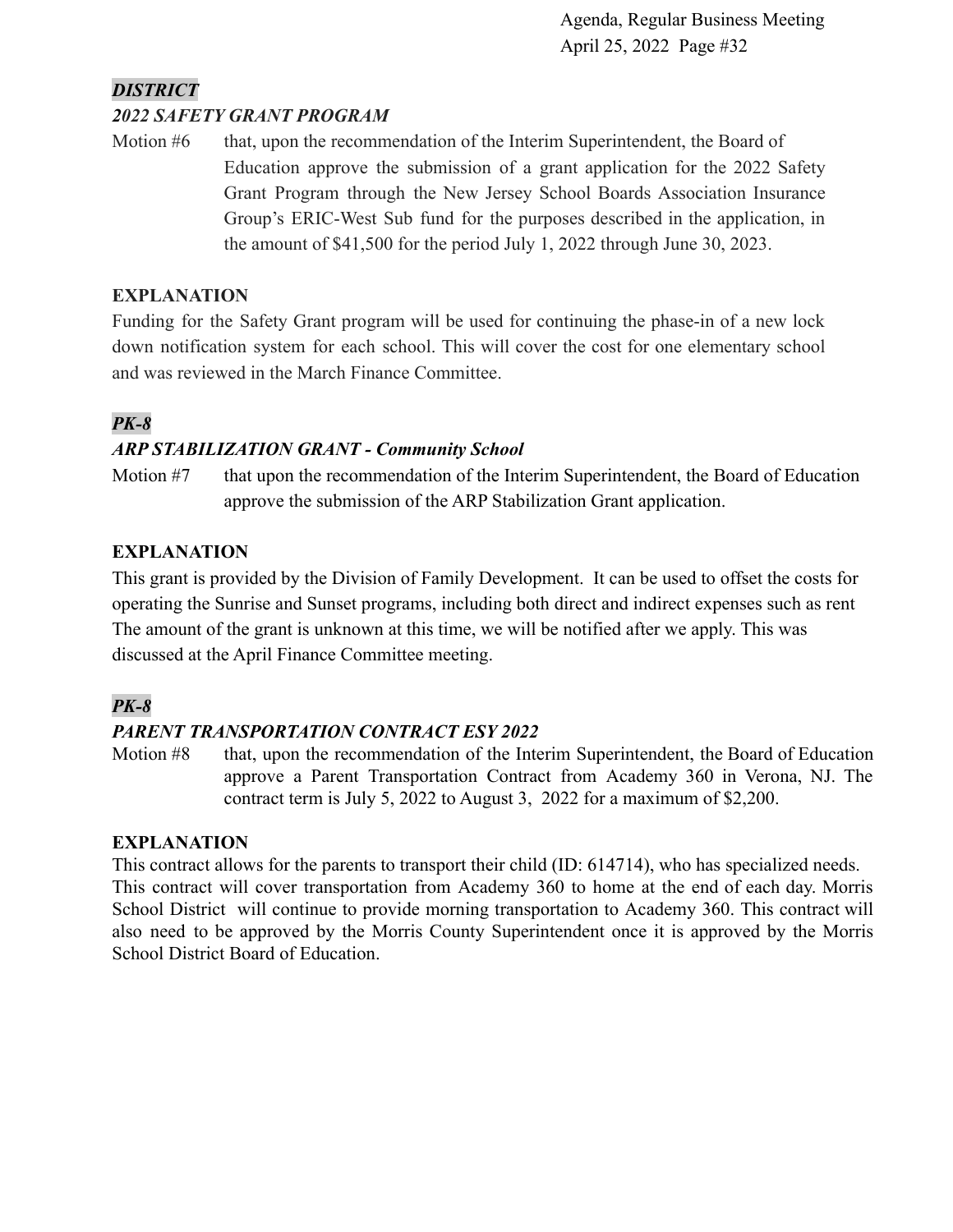# *DISTRICT CONSTRUCTION*

Motion #9 that upon the recommendation of the Interim Superintendent, the Board of Education approve the following resolution:

> WHEREAS, the Board wishes to implement HVAC Improvements, Window Replacement, and Partial Roof Replacement projects at the Woodland Elementary School, and New Football Field Lighting and Scoreboard Replacement at the Morristown High School which require specifications and drawings of licensed architects and engineers,

BE IT RESOLVED, that the Board authorizes and approves Parette Somjen Architects to submit all necessary plans and paperwork for these projects, should it be required, as "School Facilities Project" to the Department of Education for approval, and

BE IT FURTHER RESOLVED, these projects may be an amendment to the Long Range Facilities Plan with no state funding being requested, and with the projects being funded through the general operating and capital reserve accounts.

# *PAYMENTS*

Motion #10 that upon the recommendation of the Interim Superintendent, the Board of Education approve the following payments for professional services to Parette Somjen Architects:

| Project                           | Amount        |  |  |
|-----------------------------------|---------------|--|--|
| <b>DISTRICT</b>                   |               |  |  |
| District Capital Improvement Plan | \$17,447.97   |  |  |
| $9 - 12$                          |               |  |  |
| MHS Field Lighting/Scoreboard     | \$27,377.88   |  |  |
| $PK-8$                            |               |  |  |
| Woodland Window Replacement       | 6,500.00<br>S |  |  |
| Woodland HVAC Improvements        | \$12,301.27   |  |  |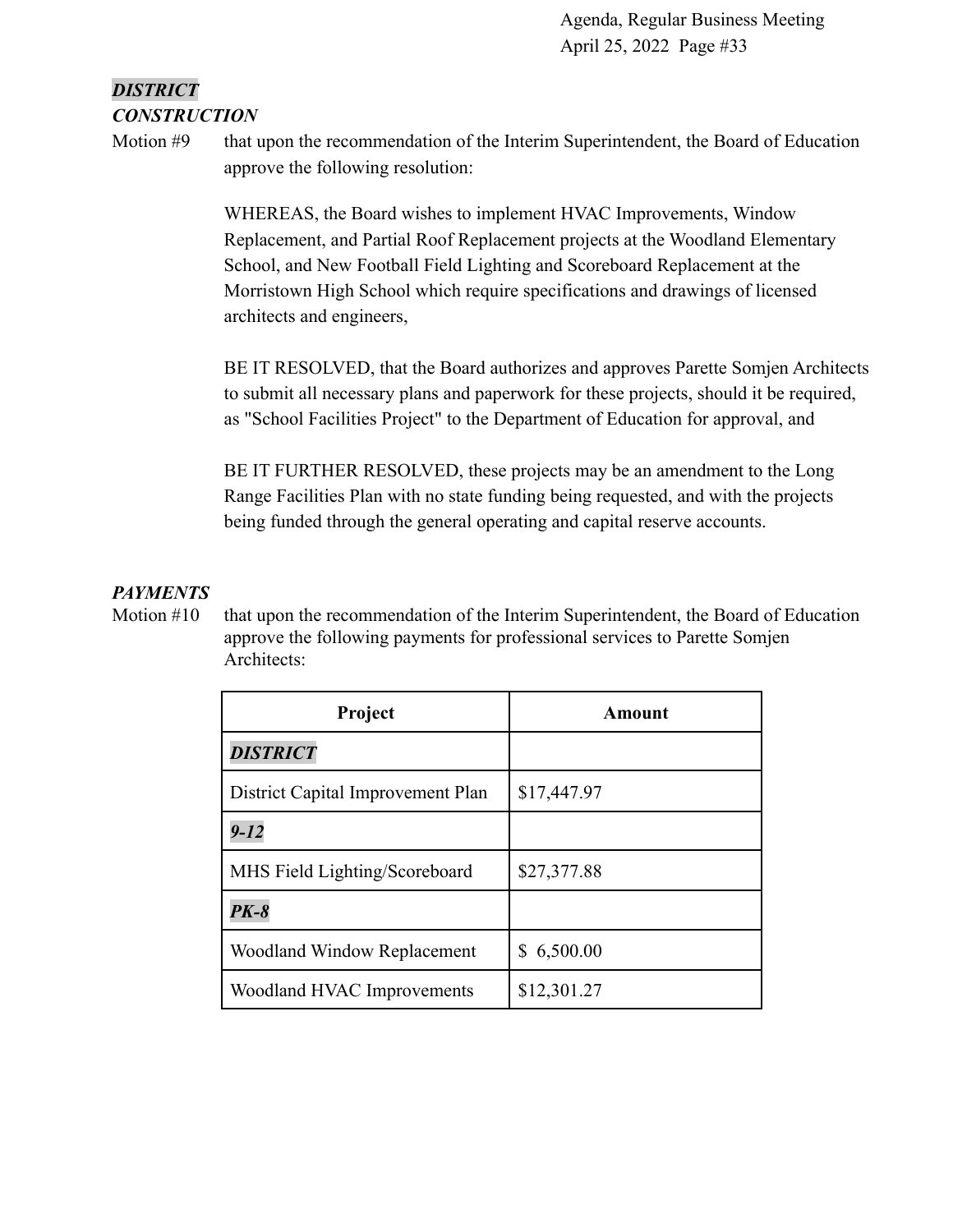#### *DISTRICT SALE OF SURPLUS PROPERTY*

Motion #11 WHEREAS the following property is not needed for school purposes; there exists a need for all available space at the various schools; and, the NJ Public School Contracts Law, 18A: 18A-45, requires a resolution authorizing the disposition of surplus property,

> NOW, THEREFORE BE IT RESOLVED by the Morris School District Board of Education authorizes the Business Administrator to dispose of this surplus property. The items that are in saleable condition will be listed on the online auction site [www.GovDeals.com.](http://www.govdeals.com) The sale is being conducted pursuant to Local Finance Notice 2008-9. The terms and conditions of the agreement entered into with GovDeals are available on the vendor's website and available in the Morris School district's Business Office. Items not sold within 14 days of listing may be removed from district premises at no cost to the district. Items listed as salvage will be removed from school property.

|                                       |                 |            | <b>Asset Tag</b> |            |                                   |
|---------------------------------------|-----------------|------------|------------------|------------|-----------------------------------|
| <b>Description</b>                    | <b>Quantity</b> | <b>Age</b> | #                | Location   | <b>Comment</b>                    |
| Story & Clark Upright Piano           | 1               | Unknown    | N/A              | <b>FMS</b> | No longer in<br>working condition |
| Brambach Baby Grand Piano             | 1               | Unknown    | N/A              | <b>FMS</b> | No longer in<br>working condition |
| Clark Focus L33 WB Floor Scrubber     | $\mathbf{1}$    | 17 years   | 12317            | <b>MHS</b> | No longer in<br>working condition |
| Bobcat walk behind mower, 14HP        | $\mathbf{1}$    | 21 years   | 11719            | LLC garage | No longer in use                  |
| Toro walk behind mower, 11 HP         | 1               | 34 years   | 03297            | LLC garage | No longer in use                  |
| Billy Goat walk behind mower,<br>10HP | $\overline{2}$  | Unknown    | N/A              | LLC garage | No longer in use                  |
| Laptop carts                          | 8               | 7+ years   | N/A              | Various    | No longer in use                  |
| <b>Bretford iPad carts</b>            | 9               | 7+ years   | N/A              | Various    | No longer in use                  |
| Dell Chromebook carts                 | 3               | 7+ years   | N/A              | Various    | No longer in use                  |
| iPad Charging carts                   | 3               | 7+ years   | N/A              | Various    | No longer in use                  |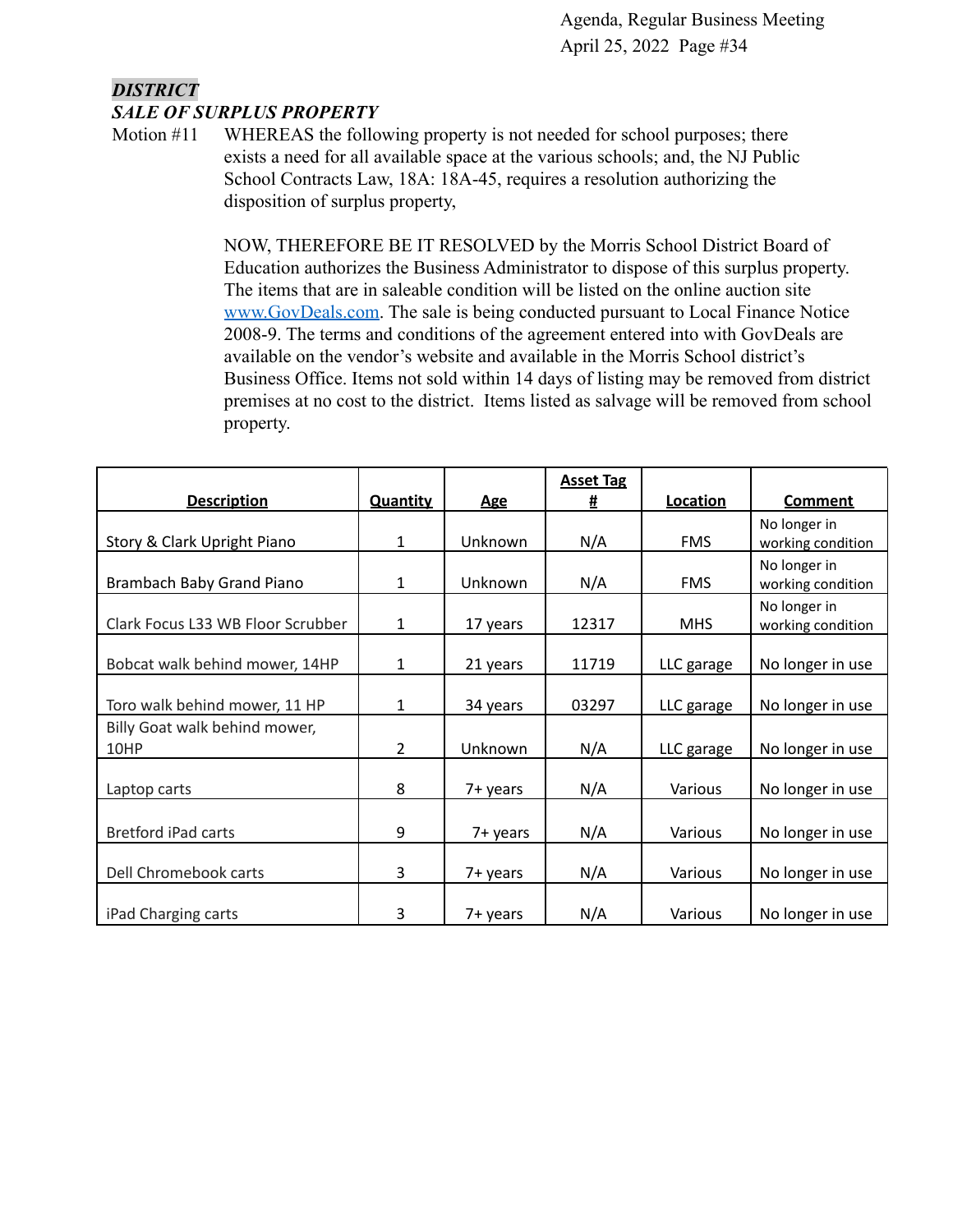#### *DISTRICT PROFESSIONAL SERVICES 2021-2022*

Motion #12 WHEREAS, there exists a need for professional services for 2021-2022 and funds are available for these purposes.

> WHEREAS, the Public School Contracts Law (Chapter 114, Laws of 1977) requires that the Resolution authorizing the award of contracts for professional services without competitive bids be publicly adopted,

NOW THEREFORE BE IT RESOLVED by the Morris School District Board of Education that the following be engaged for professional services as described and in the amount as follows:

| St. Clare's Hospital                                           | Home/Bedside Instruction                                                             | \$55/hour                                                |
|----------------------------------------------------------------|--------------------------------------------------------------------------------------|----------------------------------------------------------|
| <b>Baumwoll Orthodontics</b>                                   | Professional Orthodontics<br><b>Services</b><br>(Title I)                            | \$1,000                                                  |
| Lake Drive Program                                             | Psychological Evaluation<br><b>Educational Evaluation</b><br>Occupational Evaluation | \$800/evaluation<br>\$800/evaluation<br>\$600/evaluation |
| Pillar Care Continuum                                          | Augmentative and Alternative<br><b>Communication Assessment</b>                      | $$1,200/$ assessment                                     |
| New Direction Solutions,<br>$LLC$ d/b/a Bilingual<br>Therapies | 1:1 Direct Nursing care for a<br>student                                             | \$65/hour with a min. Of<br>37.5 hr/week up to \$19,500  |

# *TRAVEL & REIMBURSEMENT*

Motion #13 that upon the recommendation of the Interim Superintendent, the Board of Education approve the following resolution:

> WHEREAS, employees are attending conferences, conventions, staff training seminars or workshops as depicted on **attachment**: and

WHEREAS, the attendance at stated functions was previously approved by the chief school administrator as work related and within the scope of the work responsibilities of the attendees; and

WHEREAS, the attendance at the functions was approved as critical to the instructional needs of the school district or furthering the efficient operation of the school district; and

WHEREAS, the travel and related expenses particular to attendance at these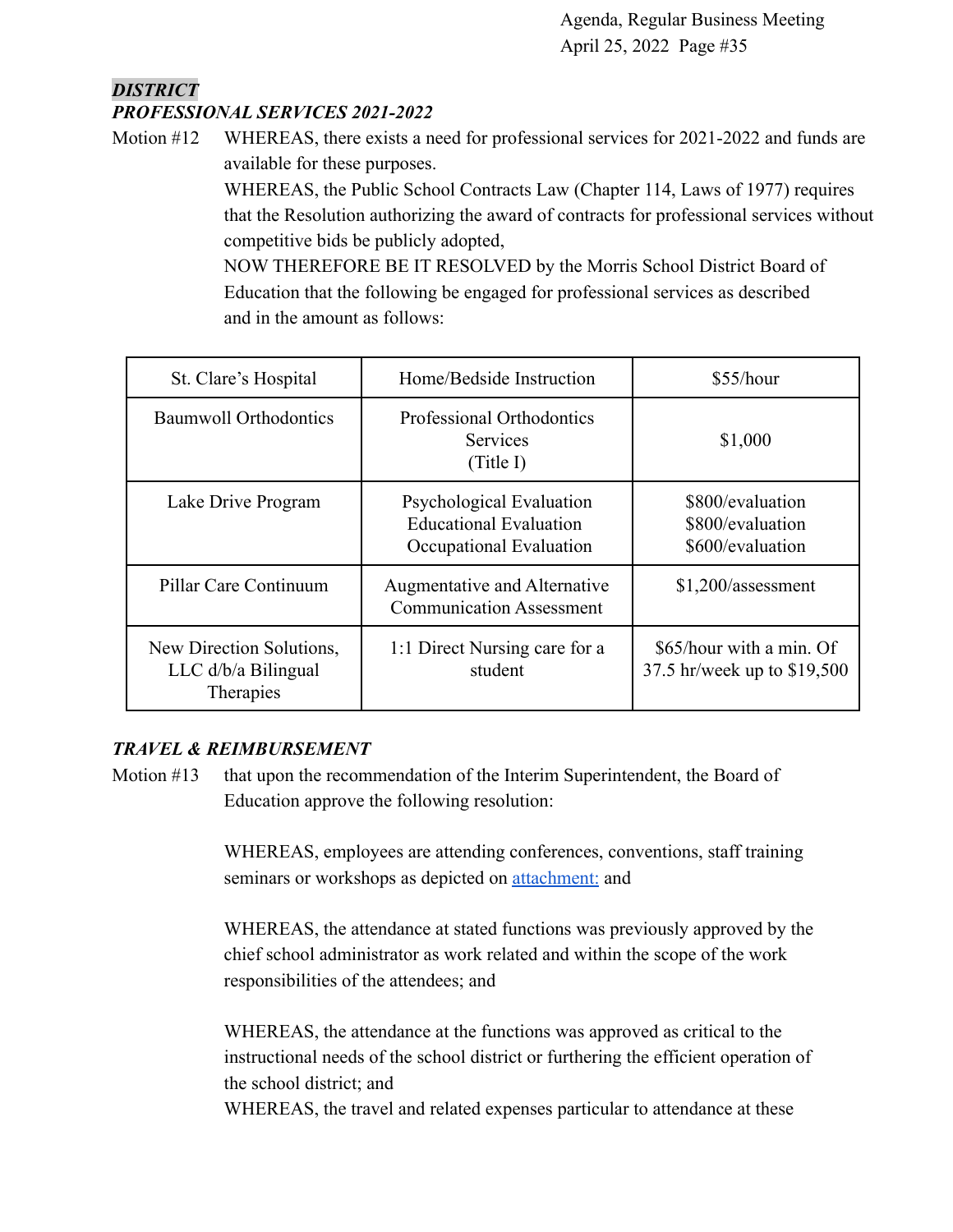functions are in compliance with the state travel payment guidelines established by the Department of Treasury and with guidelines established by the Federal Office of Management and Budget; be it

RESOLVED, that the board approves the travel and related expenses particular to attendance at these functions

# *DISTRICT* **BUDGET 2022-2023** *ADOPTION OF FINAL BUDGET FOR SCHOOL YEAR 2022-2023*

Motion #14 that upon the recommendation of the Interim Superintendent, the Board of Education approve the following resolution:

BE IT RESOLVED by the Morris School District Board of Education to approve the 2022-2023 school district budget as follows:

|                                                                                                                               | <b>GENERAL</b><br><b>FUND</b> | <b>SPECIAL</b><br><b>REVENUES</b> | <b>TOTAL</b>  |
|-------------------------------------------------------------------------------------------------------------------------------|-------------------------------|-----------------------------------|---------------|
| 2022-2023 Total Expenditures \$121,431,629                                                                                    |                               | \$16,847,335                      | \$138,278,964 |
| <b>Less: Anticipated Revenues</b> $\langle \$ 22,601,797 \rangle \langle \$ 16,847,335 \rangle \langle \$ 39,449,132 \rangle$ |                               |                                   |               |
| <b>Taxes to be Raised</b>                                                                                                     | \$98,829,832                  | $\Omega$                          | \$98,829,832  |

#### **CAPITAL RESERVE ACCOUNT WITHDRAWAL**

Motion #15 that upon the recommendation of the Interim Superintendent, the Board of Education approve the following resolution

BE IT RESOLVED, that the Morris School District Board of Education included in the budget a capital reserve withdrawal in the amount of \$2,000,000 for the following project(s):

Woodland Avenue School Partial Roof Replacement \$2,000,000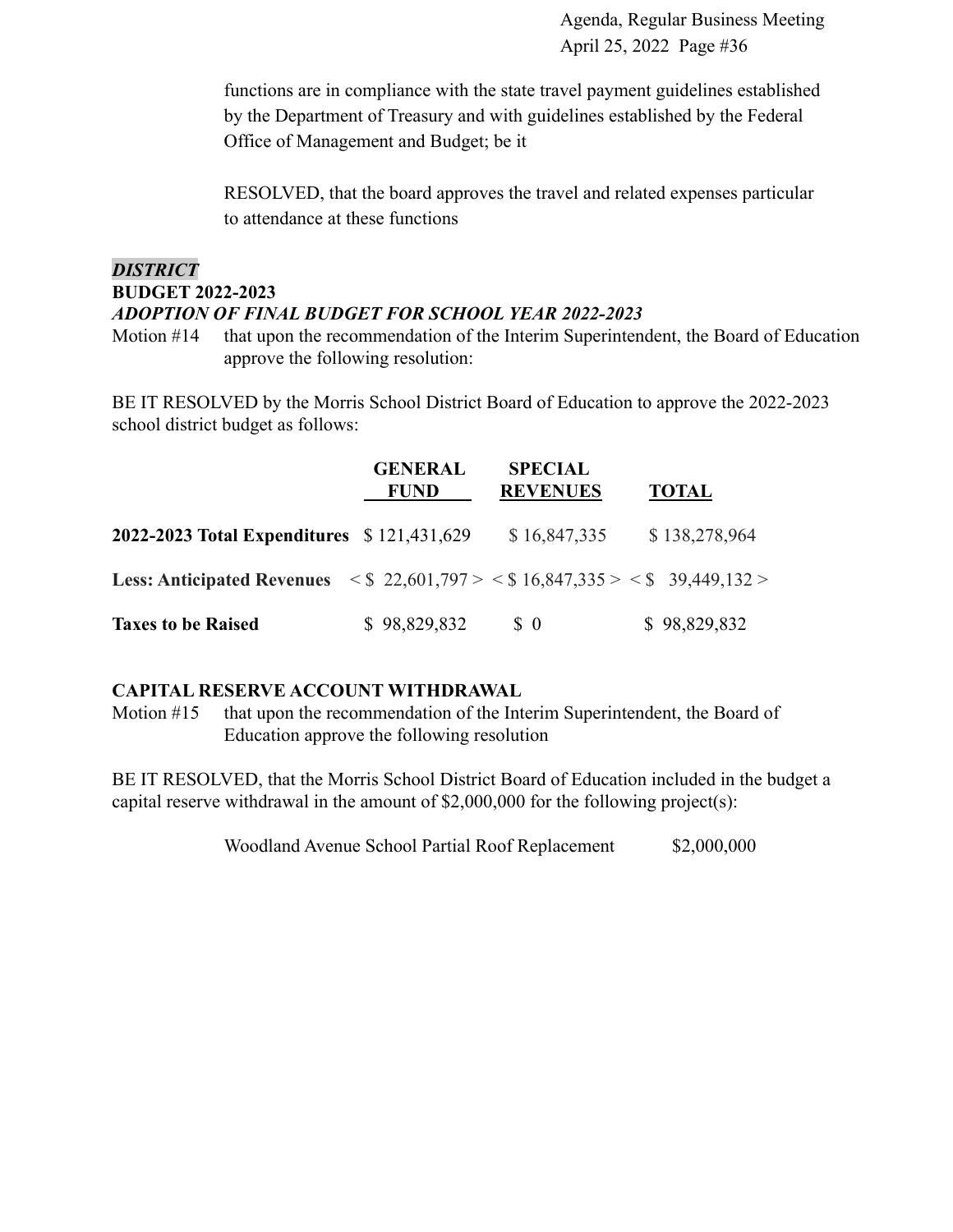#### **PROFESSIONAL SERVICES 2022-2023**

Motion #16 WHEREAS, pursuant to N.J.A.C. 6A:23A:5.2 (a) a board of education must establish a maximum dollar limit for professional services and public relations, as defined in N.J.A.C. 6A:23A:9.3-14

> NOW, THEREFORE, BE IT RESOLVED, that the Morris Board of Education hereby establishes the following maximums for the 2022-2023 school year as follows

| Architecture/Engineering * | \$179,000 |
|----------------------------|-----------|
| Legal                      | 281,000   |
| Audit                      | 44,300    |
| Private Investigator       | 35,000    |
| Physician                  | 78,000    |
|                            |           |
| Total                      | \$617,300 |

BE IT FURTHER RESOLVED, that the School Business Administrator track and record these costs to ensure that the maximum amount is not exceeded.

\* Does not include projects funded through Capital Reserve.

#### **MAXIMUM TRAVEL**

Motion #17 WHEREAS, pursuant to N.J.A.C. 6A:23A-7.3, the Morris School District Board of Education must establish a maximum travel dollar limit for travel expenditure, as defined in N.J.A.C. 6A:23A-7.1 et seq.,

> BE IT RESOLVED that the Board of Education includes in the tentative budget a maximum travel expenditure supported by State and local funds in the amount of **\$148,593** for the 2022-2023 school year. The maximum travel expenditure amount supported by State and local funds for the 2021-2022 school year is **\$144,482**, of which **\$19,716** has been spent and **\$16,873** is encumbered as of April 22, 2022. WHEREAS, the Board of Education resolution did not address the election to exclude travel expenditures supported by federal funds from the maximum travel expenditure amount; and

BE IT RESOLVED that the Morris School District Board of Education hereby elects to exclude federal travel expenditures supported by federal funds from the maximum travel expenditure amount and reaffirms the maximum travel expenditure amount for the 2022-2023 school year to be **\$ 148,593.**